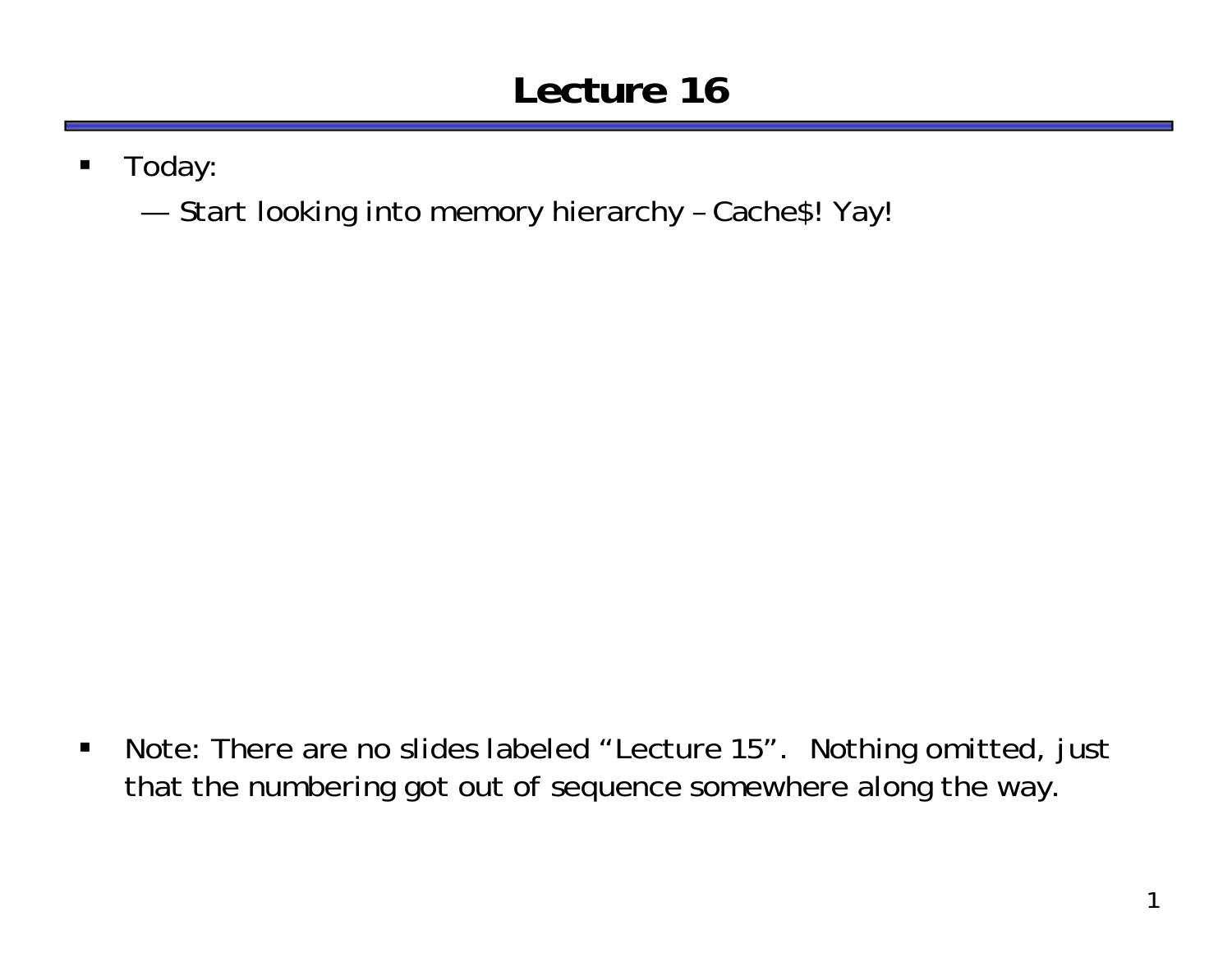#### **Memory Systems and I/O**

- We've already seen how to make a fast processor. How can we supply the CPU with enough data to keep it busy?
- $\blacksquare$ Part of CS378 focuses on memory and input/output issues, which are frequently bottlenecks that limit the performance of a system.
- $\blacksquare$  We'll start off by looking at memory systems and turn to I/O.
	- —How caches can dramatically improve the speed of memory accesses.
	- —How virtual memory provides security and ease of programming
	- —How processors, memory and peripheral devices can be connected

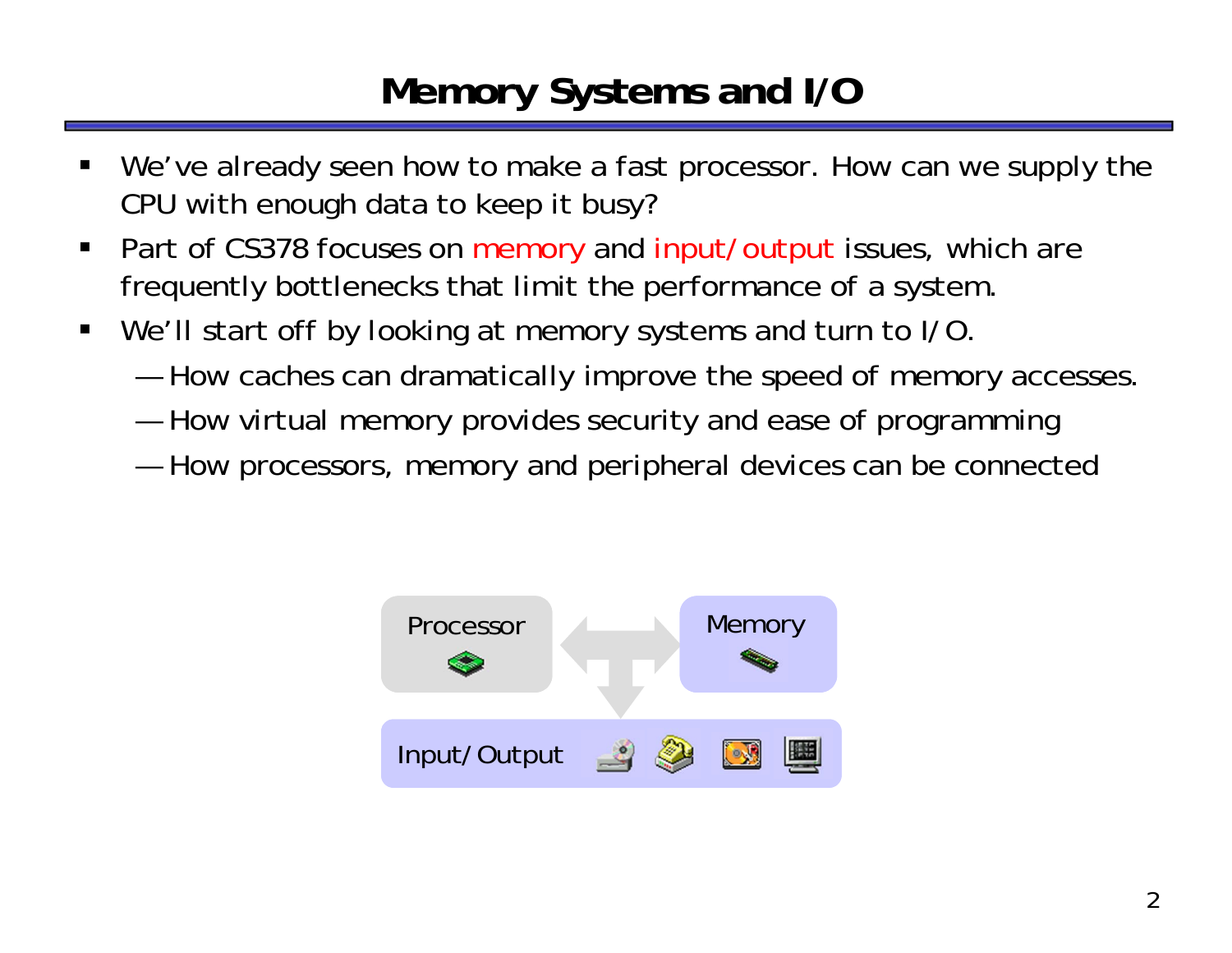#### **Cache introduction**

- We'll answer the following questions.
	- —What are the challenges of building big, fast memory systems?
	- What is a cache?
	- —Why caches work? (answer: locality)
	- — How are caches organized?
		- Where do we put things -and- how do we find them?

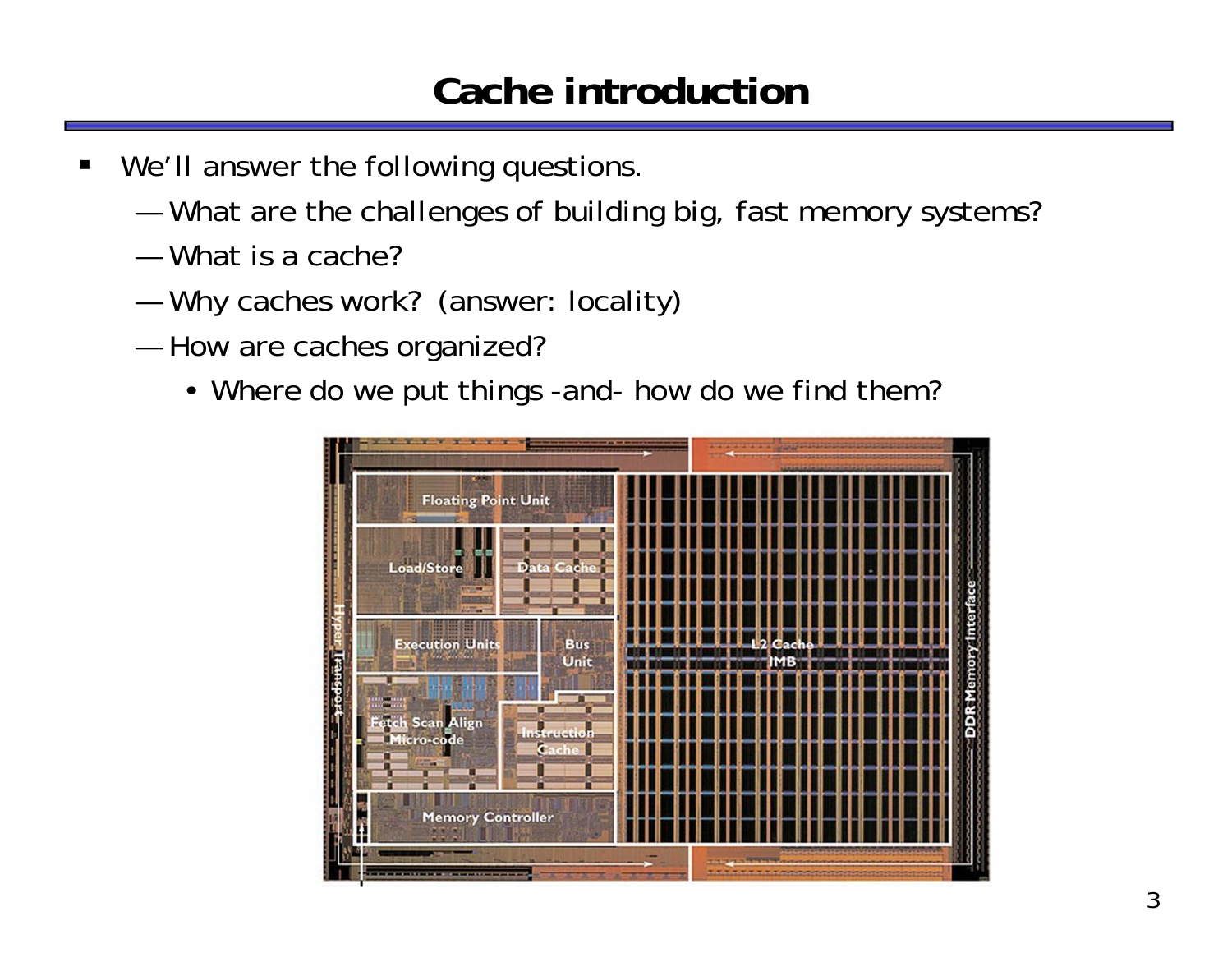#### **Large and fast**

- ш Today's computers depend upon large and fast storage systems.
	- — Large storage capacities are needed for many database applications, scientific computations with large data sets, video and music, and so forth.
	- ————— Speed is important to keep up with our pipelined CPUs, which may access both an instruction and data in the same clock cycle. Things get become even worse if we move to a superscalar CPU design.
- So far we've assumed our memories can keep up and our CPU can access memory twice in one cycle, but as we'll see that's a simplification.

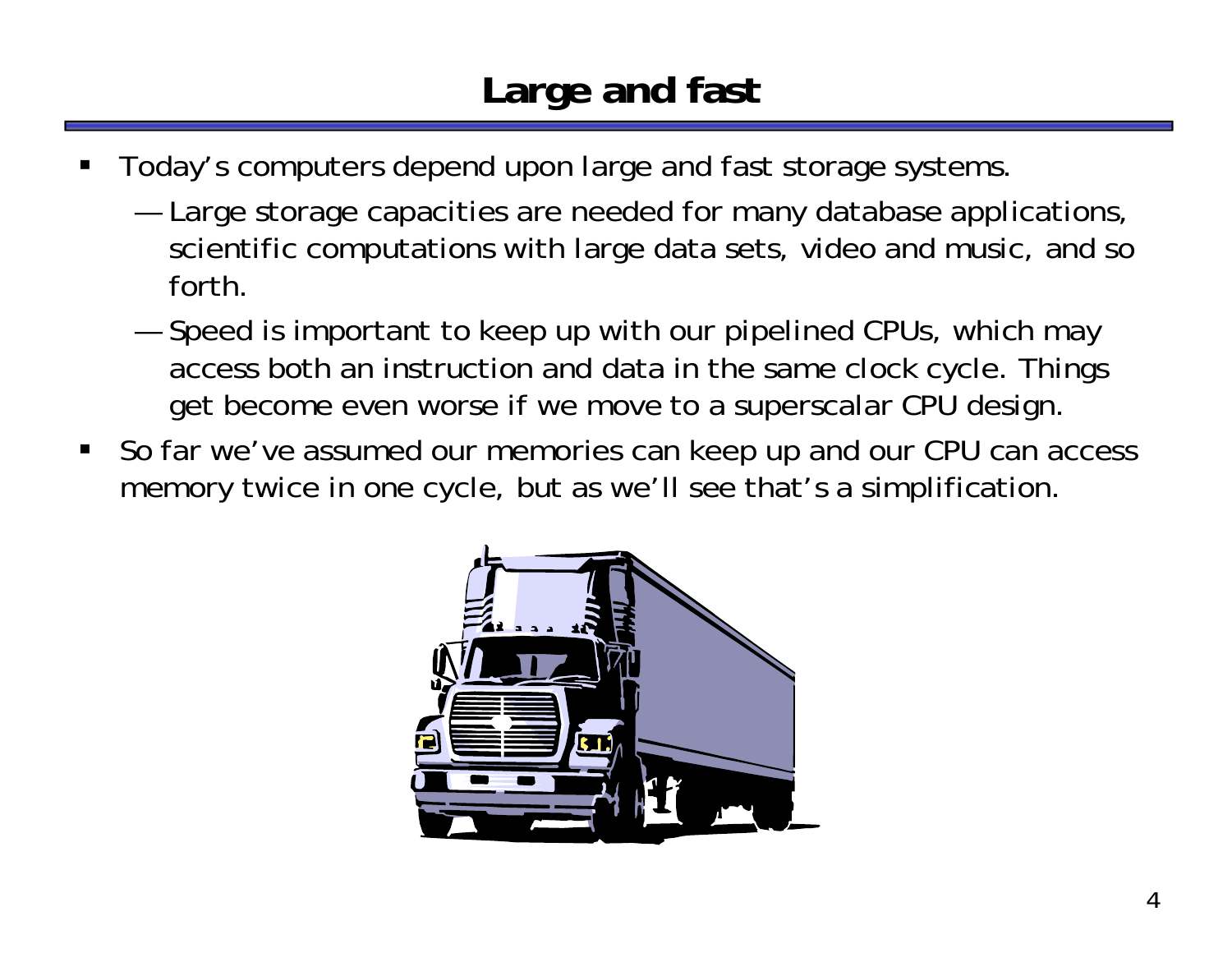ш Unfortunately there is a tradeoff between speed, cost and capacity.

| Storage            | Speed   | Cost      | Capacity |
|--------------------|---------|-----------|----------|
| <b>Static RAM</b>  | Fastest | Expensive | Smallest |
| <b>Dynamic RAM</b> | Slow    | Cheap     | Large    |
| <b>Hard disks</b>  | Slowest | Cheapest  | Largest  |

- П Fast memory is too expensive for most people to buy a lot of.
- П But dynamic memory has a much longer delay than other functional units in a datapath. If every lw or sw accessed dynamic memory, we'd have to either increase the cycle time or stall frequently.
- $\blacksquare$ Here are rough estimates of some current storage parameters.<sup>\*</sup>

| Storage            | Delay             | Cost/MB                       | Capacity     |  |
|--------------------|-------------------|-------------------------------|--------------|--|
| <b>Static RAM</b>  | 1-10 cycles       | $~-$ \$2-5                    | 128KB-4MB    |  |
| <b>Dynamic RAM</b> | 100-200 cycles    | $~50.015 - 0.02$<br>128MB-8GB |              |  |
| Hard disks         | 10,000,000 cycles | ~50.000045                    | 200GB-2000GB |  |

\*These numbers are a couple of years old now, but the ratios are still about right.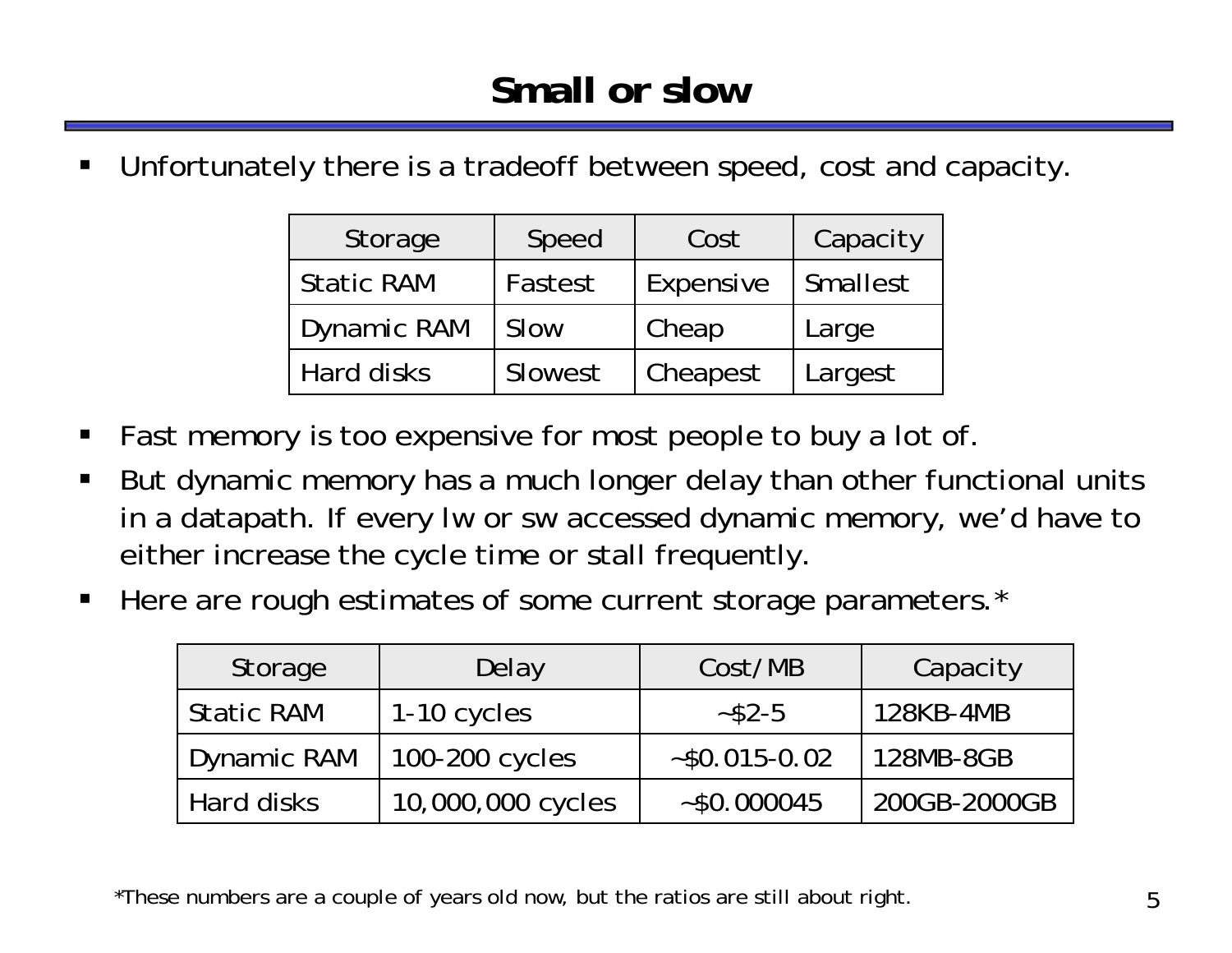#### **Introducing caches**



- ш Wouldn't it be nice if we could find a balance between fast and cheap memory?
- П We do this by introducing a cache, which is a small amount of fast, expensive memory.
	- ————— The cache goes between the processor and the slower, dynamic main memory.
	- ————————— It keeps a copy of the most frequently used data from the main memory.
- $\blacksquare$  Memory access speed increases overall, because we've made the common case faster.
	- — Reads and writes to the most frequently used addresses will be serviced by the cache.
	- —————————————— We only need to access the slower main memory for less frequently used data.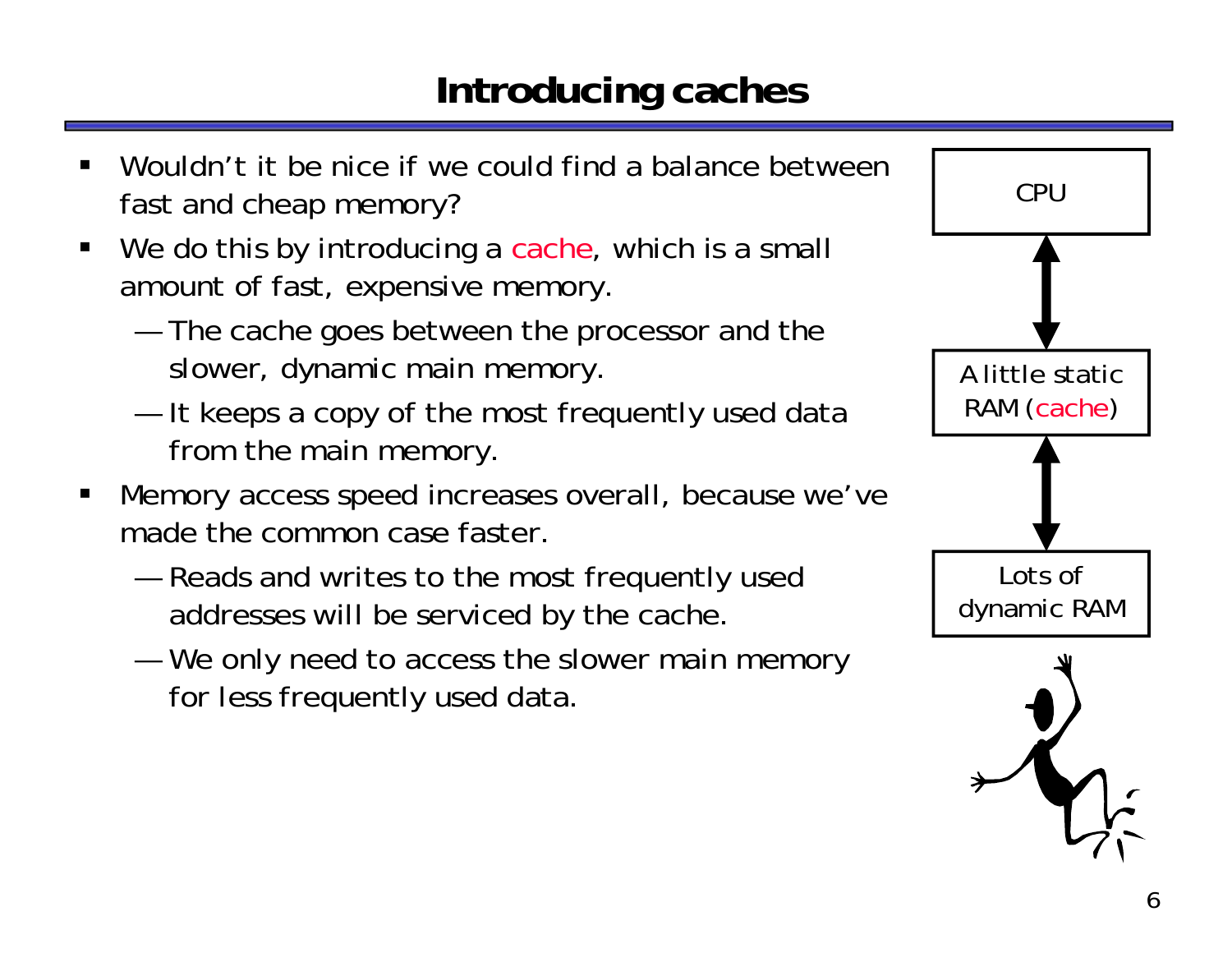## **The principle of locality**

- ш It's usually difficult or impossible to figure out what data will be "most frequently accessed" before a program actually runs, which makes it hard to know what to store into the small, precious cache memory.
- $\blacksquare$  But in practice, most programs exhibit *locality*, which the cache can take advantage of.
	- ————— The principle of temporal locality says that if a program accesses one memory address, there is a good chance that it will access the same address again.
	- and the control of the control of the control of The principle of spatial locality says that if a program accesses one memory address, there is a good chance that it will also access other nearby addresses.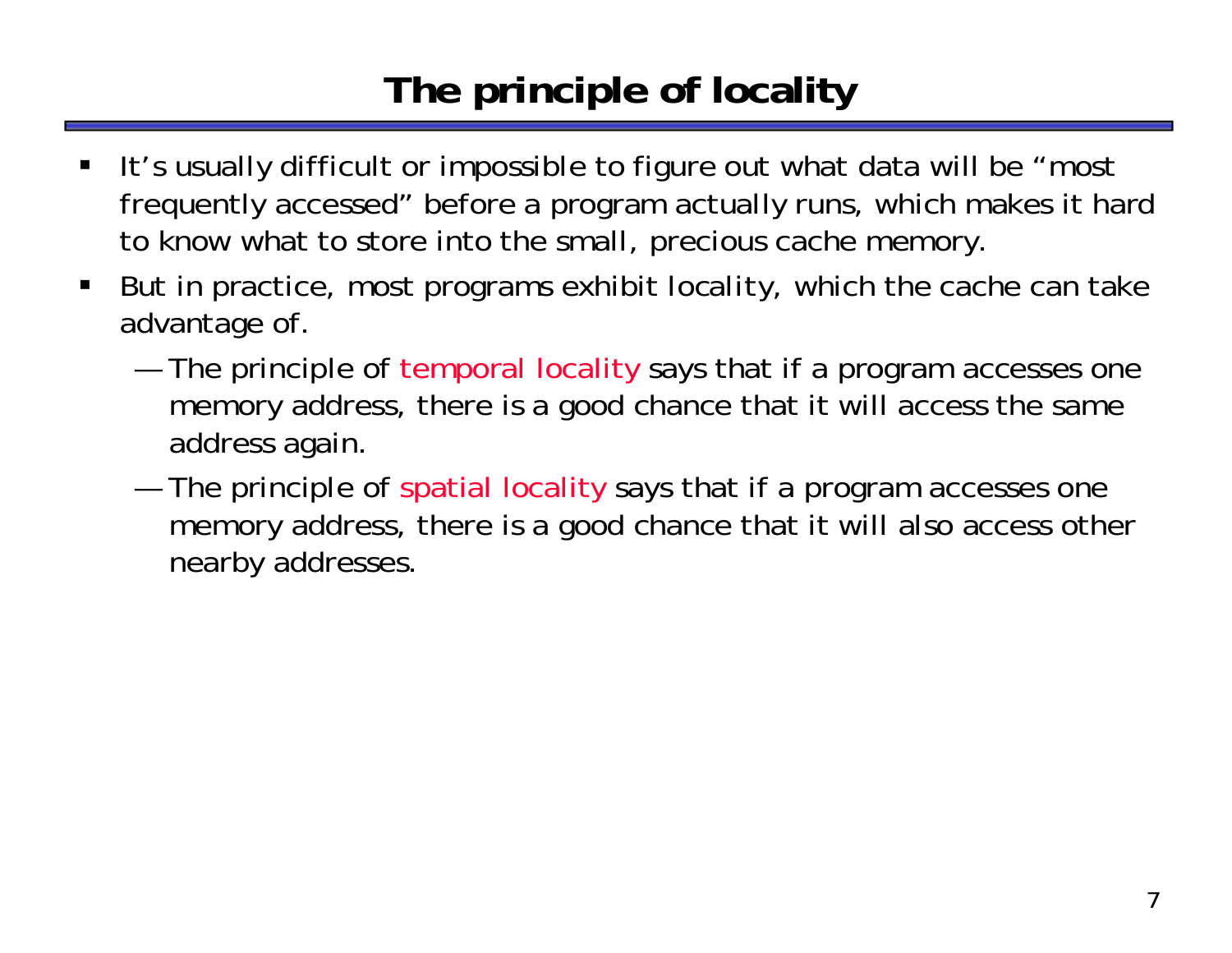# **Temporal locality in programs**

- ш The principle of temporal locality says that if a program accesses one memory address, there is a good chance that it will access the same address again.
- $\blacksquare$  Loops are excellent examples of temporal locality in programs.
	- ————— The loop body will be executed many times.
	- and the control of the control of the control of The computer will need to access those same few locations of the instruction memory repeatedly.
- п For example:

| $Loop:$ $ w $ |           | \$t0, 0 (\$s1)   |
|---------------|-----------|------------------|
|               | add       | \$t0, \$t0, \$s2 |
|               | <b>SW</b> | \$t0, 0 (\$s1)   |
|               | addi      | $$s1,$ $$s1, -4$ |
|               | bne       | $$s1, $0,$ Loop  |
|               |           |                  |

— Each instruction will be fetched over and over again, once on every loop iteration.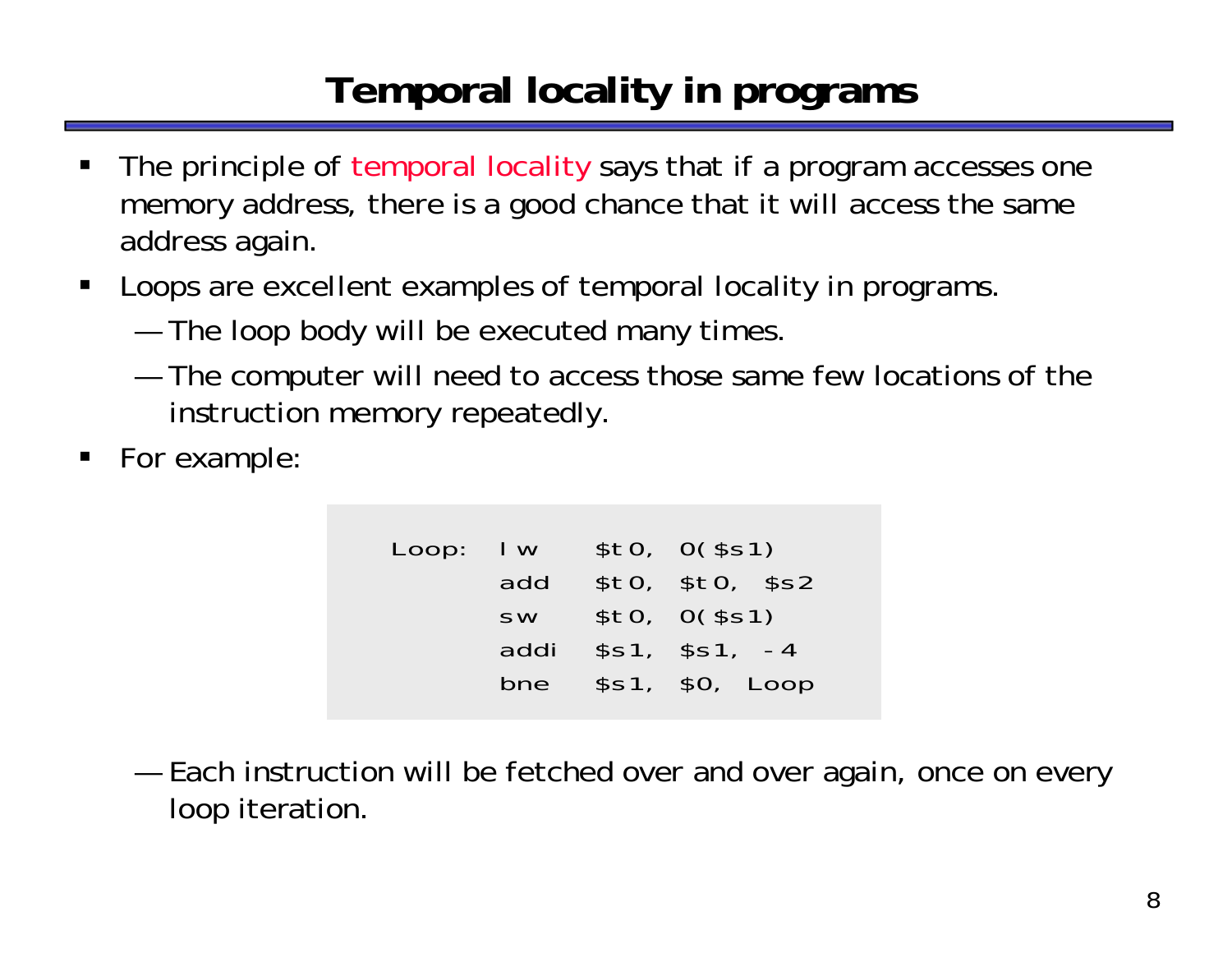#### **Temporal locality in data**

ш Programs often access the same variables over and over, especially within loops. Below, sum and i are repeatedly read and written.

```
sum = 0;
for (i = 0; i < MAX; i++)sum = sum + f(i);
```
- $\blacksquare$  Commonly-accessed variables can sometimes be kept in registers, but this is not always possible.
	- ————— There are a limited number of registers.
	- and the control of the control of the control of There are situations where the data must be kept in memory, as is the case with shared or dynamically-allocated memory.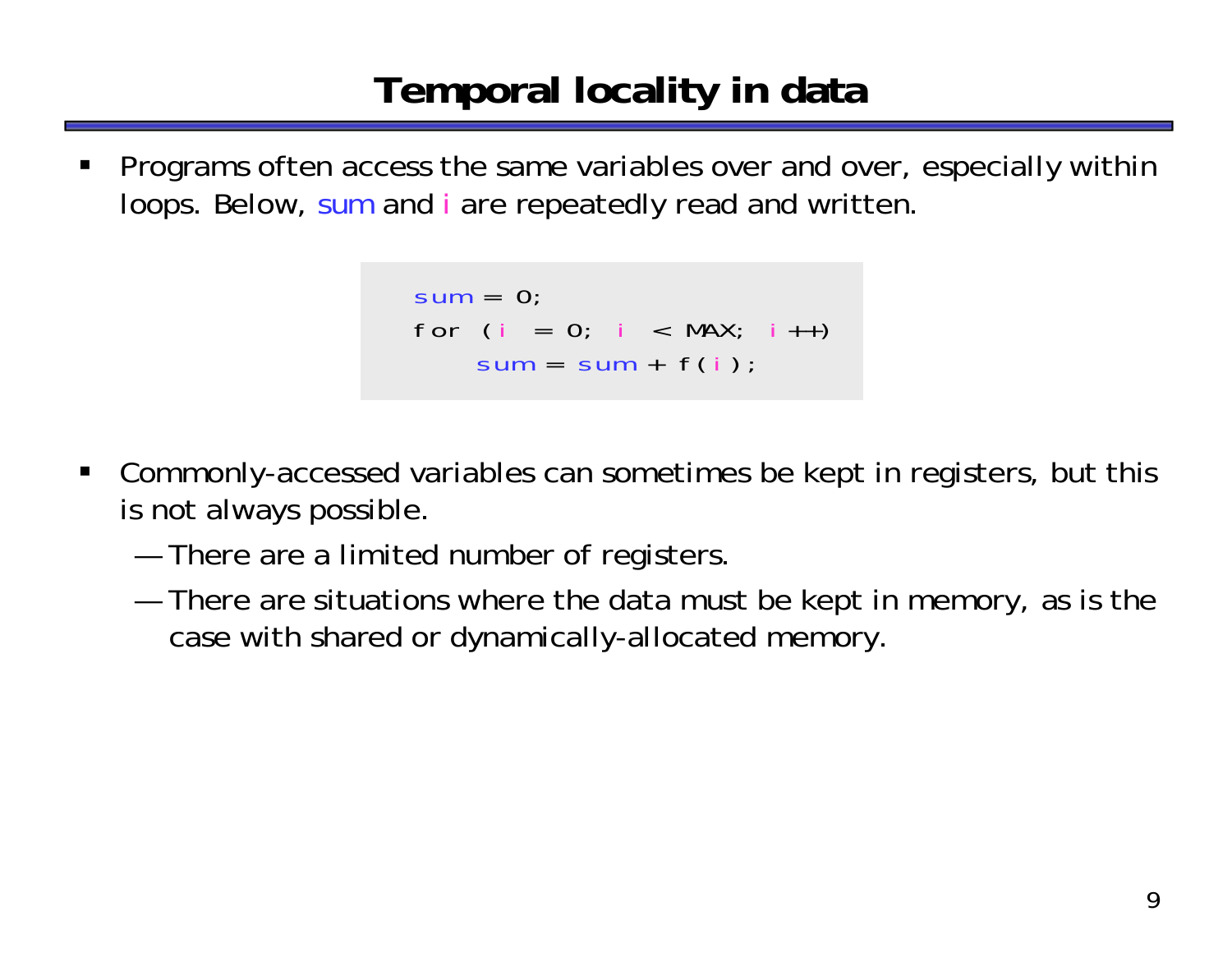# **Spatial locality in programs**

ш The principle of spatial locality says that if a program accesses one memory address, there is a good chance that it will also access other nearby addresses.

> sub \$sp, \$sp, 16 sw \$ra, 0(\$sp) sw \$s0, 4(\$sp) sw \$a0, 8(\$sp) sw \$a1, 12(\$sp)

- $\blacksquare$  Nearly every program exhibits spatial locality, because instructions are usually executed in sequence—if we execute an instruction at memory location *i*, then we will probably also execute the next instruction, at memory location *i+1*.
- $\blacksquare$ Code fragments such as loops exhibit *both* temporal and spatial locality.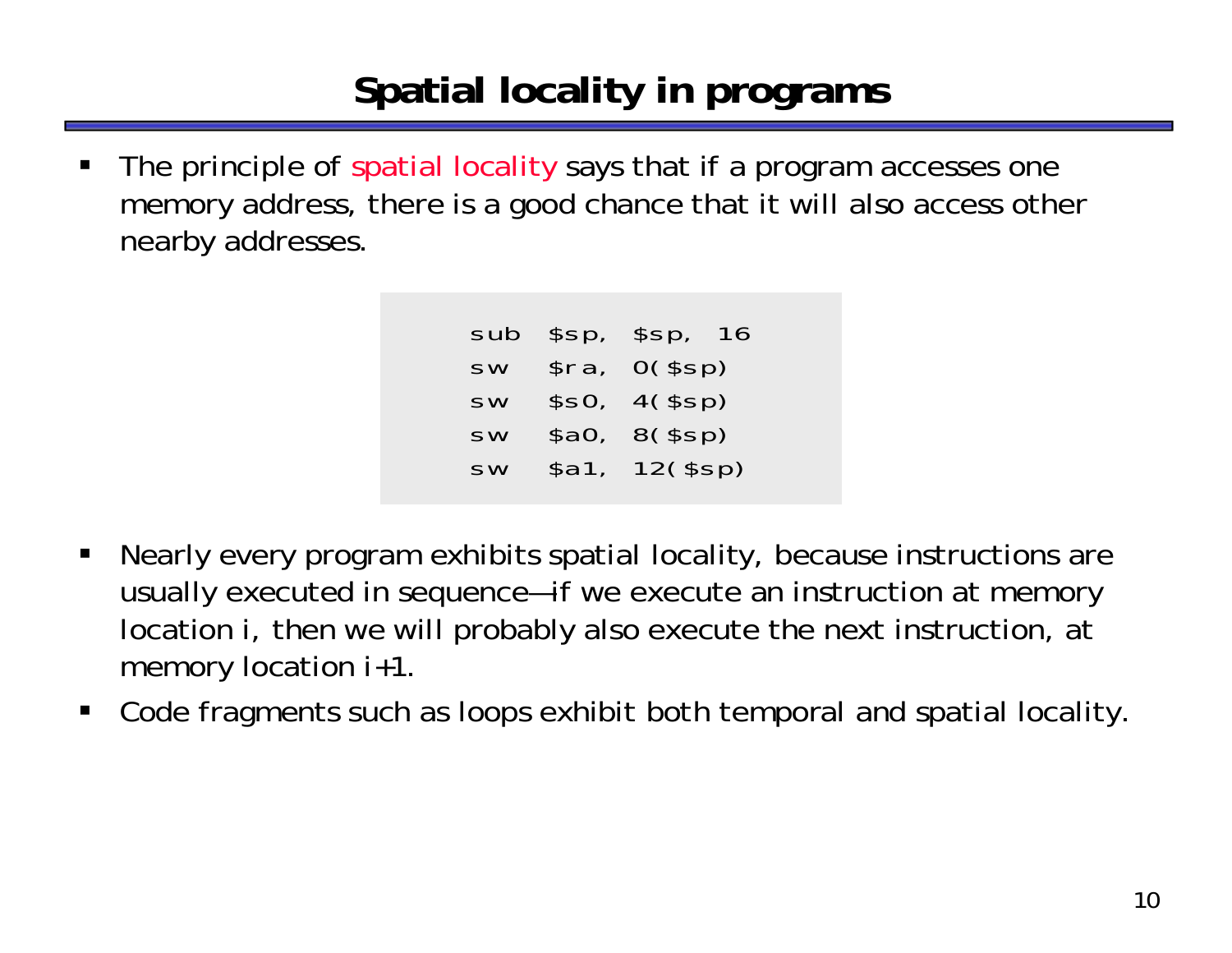## **Spatial locality in data**

- ш Programs often access data that is stored contiguously.
	- —Arrays, like a in the code on the top, are stored in memory contiguously.
	- The individual fields of a record or object like employee are also kept contiguously in memory.
- Can data have both spatial and temporal locality?

```
sum = 0;
for (i = 0; i < MAX; i++)sum = sum + a[i];
```

```
employee.name = "Homer Simpson";
employee.boss = "Mr. Burns";
employee.age = 45;
```
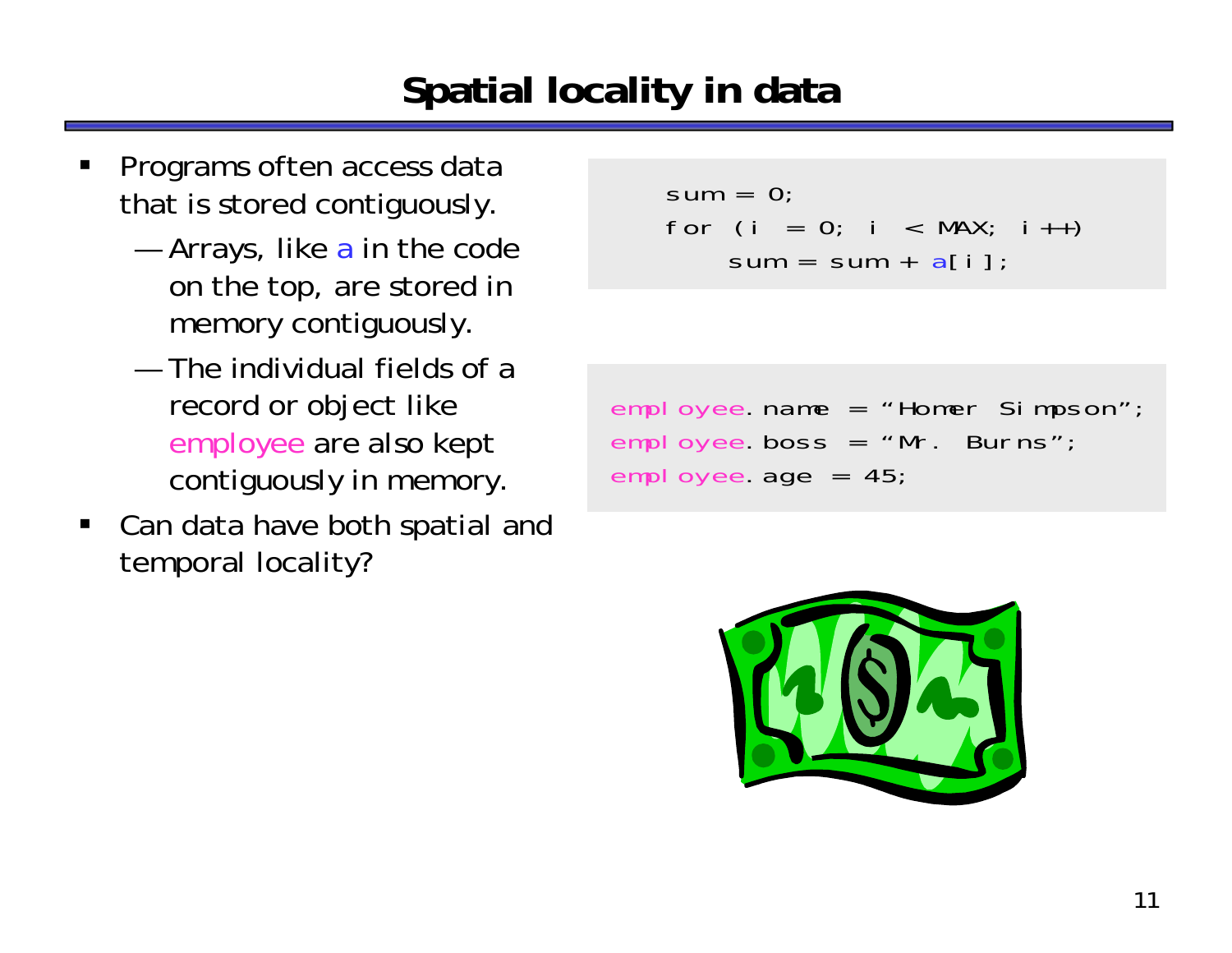# **How caches take advantage of temporal locality**

- ш The first time the processor reads from an address in main memory, a copy of that data is also stored in the cache.
	- The next time that same address is read, we can use the copy of the data in the cache *instead* of accessing the slower dynamic memory.
	- So the first read is a little slower than before since it goes through both main memory and the cache, but subsequent reads are much faster.
- $\blacksquare$  This takes advantage of temporal locality—commonly accessed data is stored in the faster cache memory. <br>Lots of

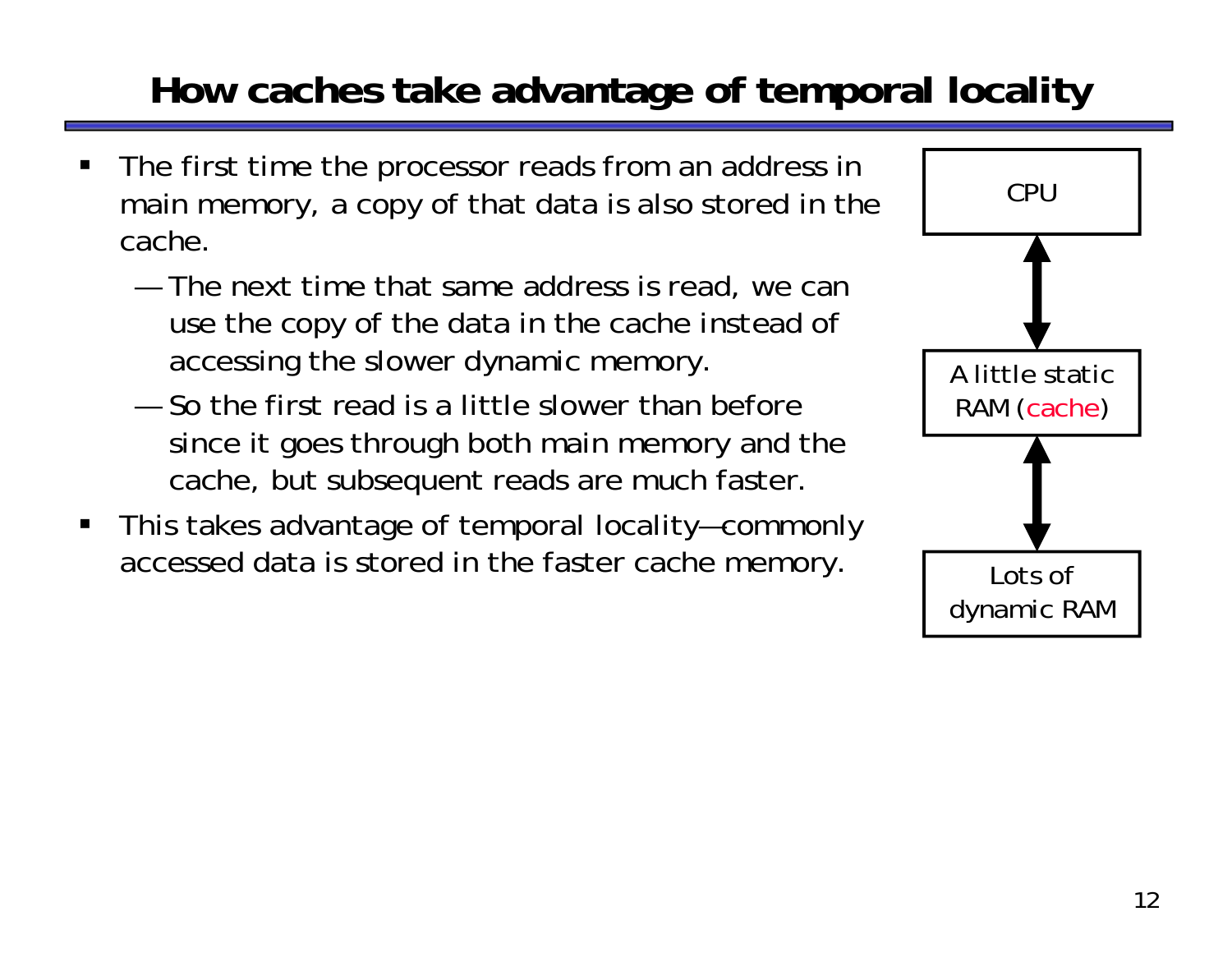# **How caches take advantage of spatial locality**

- ш When the CPU reads location *i* from main memory, a copy of that data is placed in the cache.
- П But instead of just copying the contents of location *i*, we can copy *several* values into the cache at once, such as the four bytes from locations *i* through *i* + 3.
	- If the CPU later does need to read from locations  $i + 1$ ,  $i + 2$  or  $i + 3$ , it can access that data from the cache and not the slower main memory.
	- — For example, instead of reading just one array element at a time, the cache might actually be loading four array elements at once.
- Again, the initial load incurs a performance penalty, but we're gambling on spatial locality and the chance that the CPU will need the extra data.

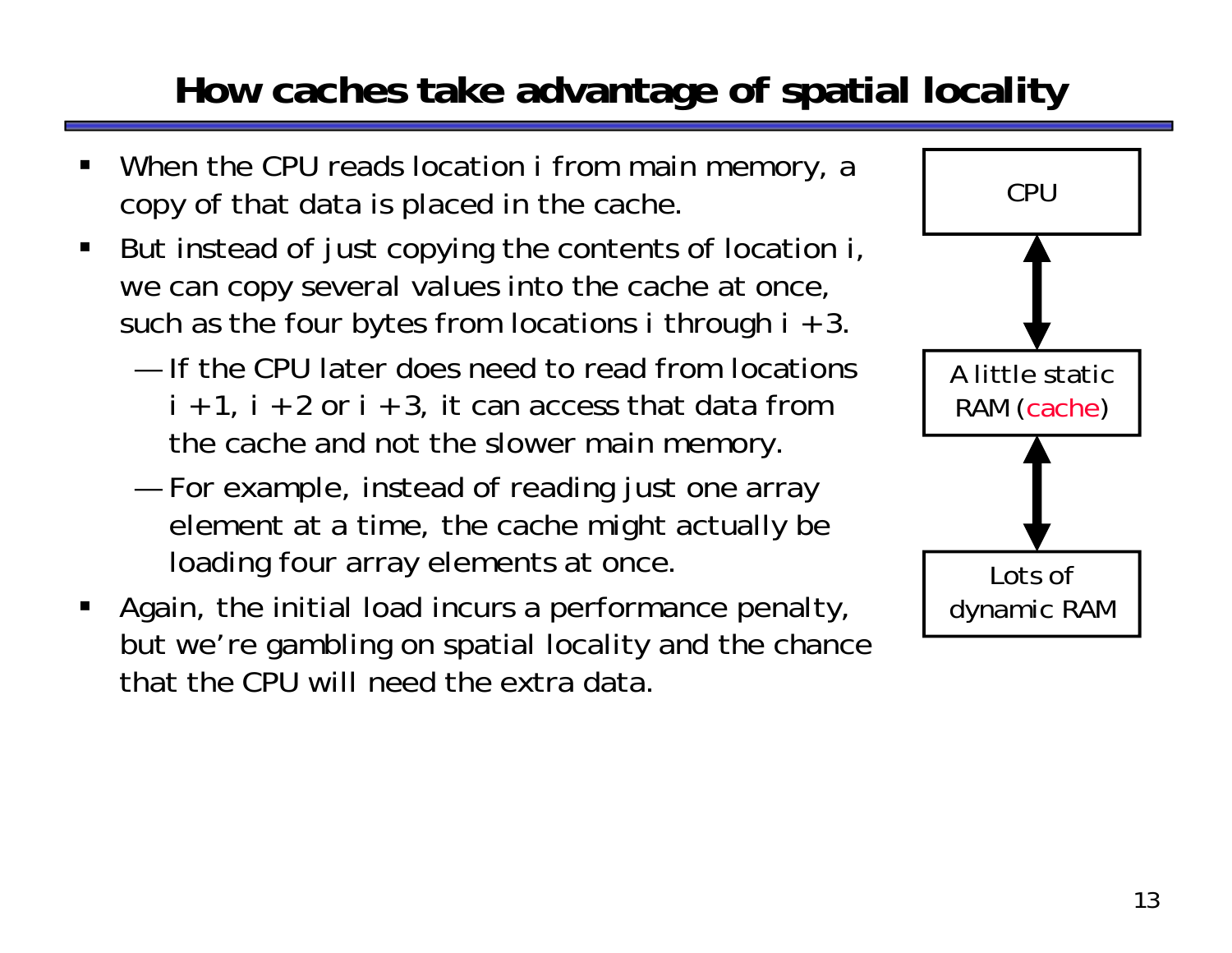#### **Other kinds of caches**

- ш The general idea behind caches is used in many other situations.
- $\blacksquare$  Networks are probably the best example.
	- — Networks have relatively high "latency" and low "bandwidth," so repeated data transfers are undesirable.
	- —————— Browsers like Firefox store your most recently accessed web pages on your hard disk.
	- — Administrators can set up a network-wide cache, and companies like Akamai also provide caching services.
- **A** few other examples:
	- — Many processors have a "translation lookaside buffer," which is a cache dedicated to virtual memory support.
	- — Operating systems may store frequently-accessed disk blocks, like directories, in main memory... and that data may then in turn be stored in the CPU cache!
	- — Databases have a buffer pool where active disk blocks are stored during processing.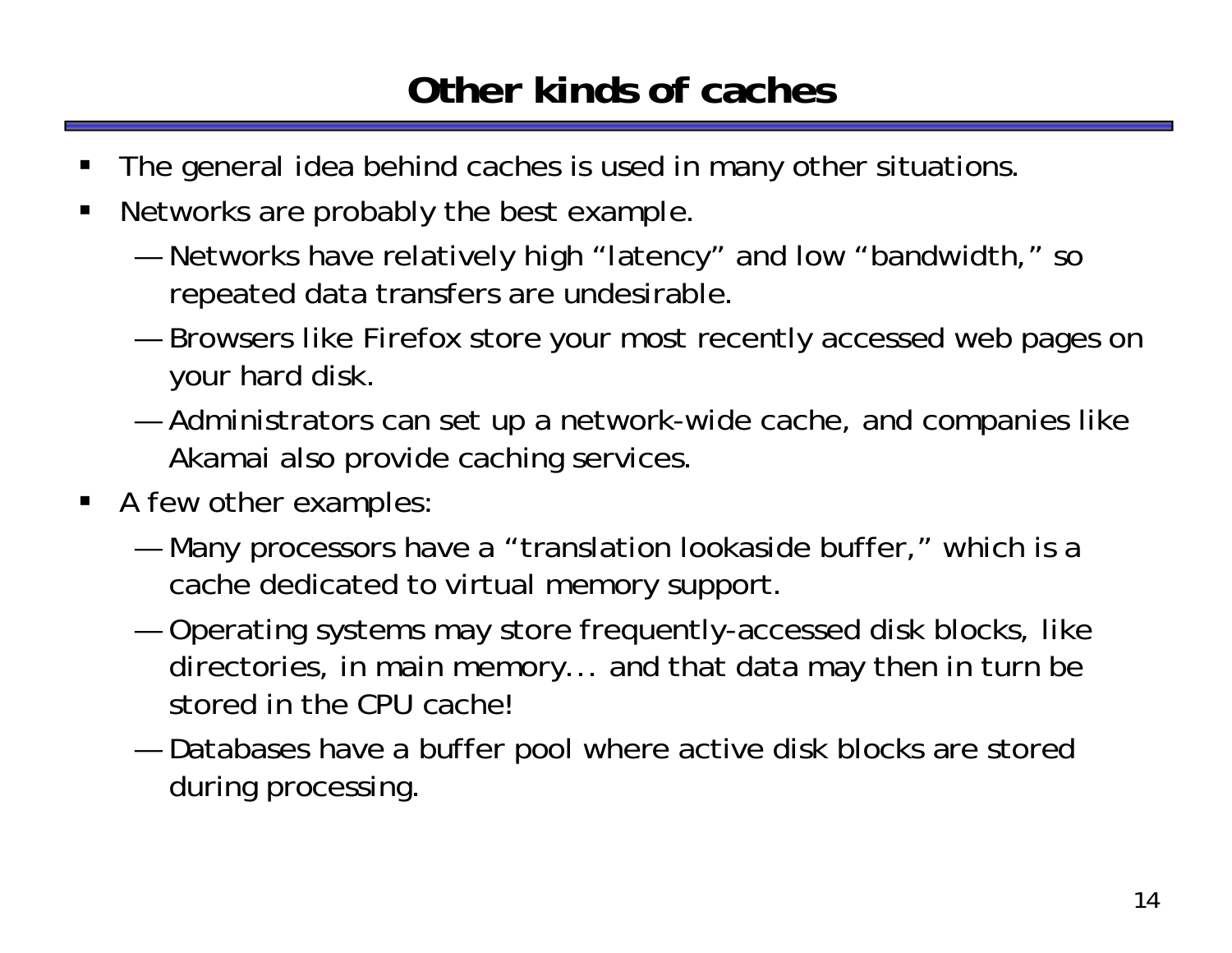#### **Definitions: Hits and misses**

- $\blacksquare$ A cache hit occurs if the cache contains the data that we're looking for. Hits are good, because the cache can return the data much faster than main memory.
- A cache miss occurs if the cache does not contain the requested data. This is bad, since the CPU must then wait for the slower main memory.
- $\blacksquare$  There are two basic measurements of cache performance.
	- The hit rate is the percentage of memory accesses that are handled by the cache.
	- The miss rate (1 - hit rate) is the percentage of accesses that must be handled by the slower main RAM.
- Typical caches have a hit rate of 95% or higher, so in fact most memory accesses will be handled by the cache and will be dramatically faster.
- $\blacksquare$ In future lectures, we'll talk more about cache performance.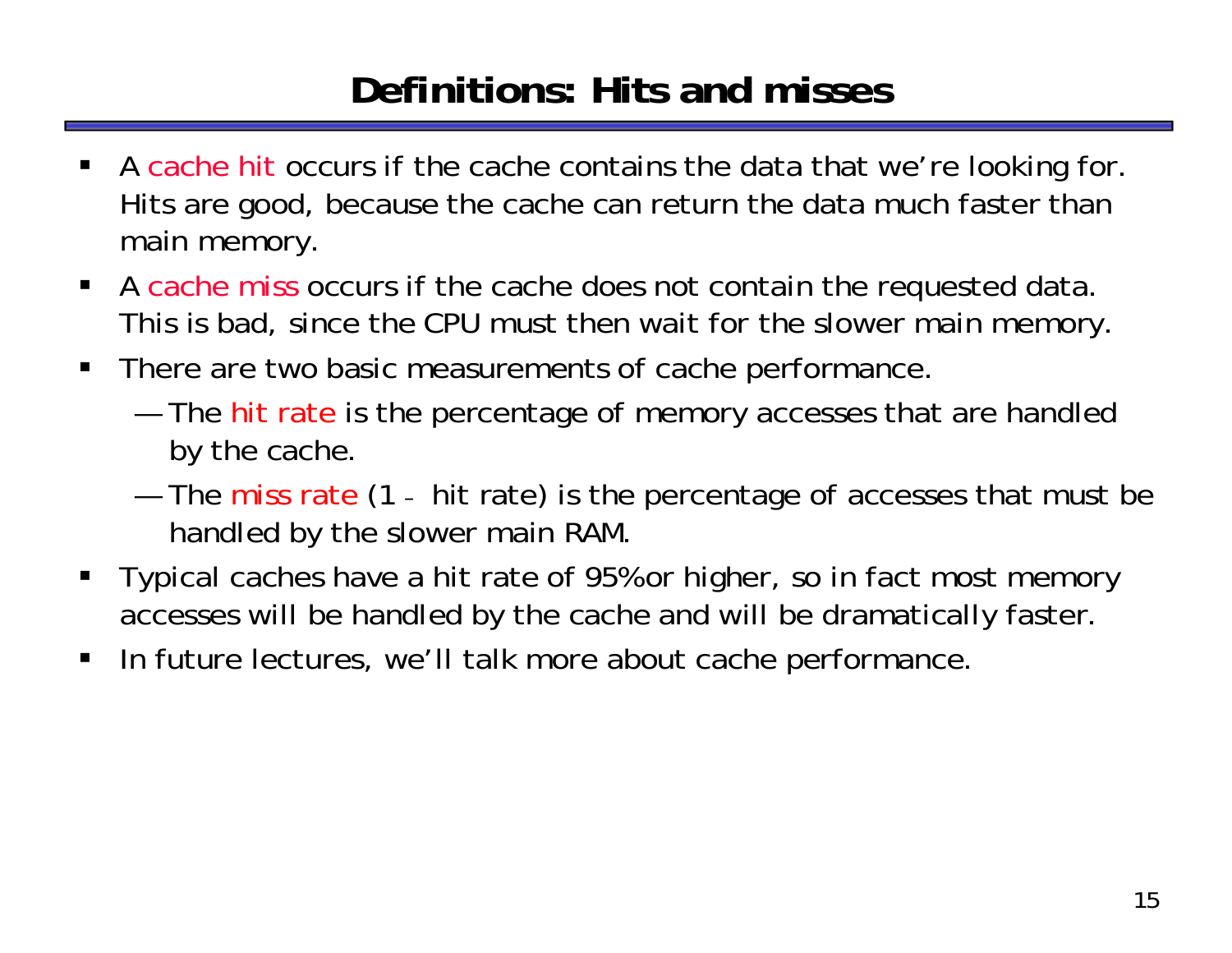#### **A simple cache design**

- $\blacksquare$ Caches are divided into blocks, which may be of various sizes.
	- ———————————————————— The number of blocks in a cache is usually a power of 2.
	- — For now we'll say that each block contains one byte. This won't take advantage of spatial locality, but we'll do that next time.
- $\blacksquare$ Here is an example cache with eight blocks, each holding one byte.

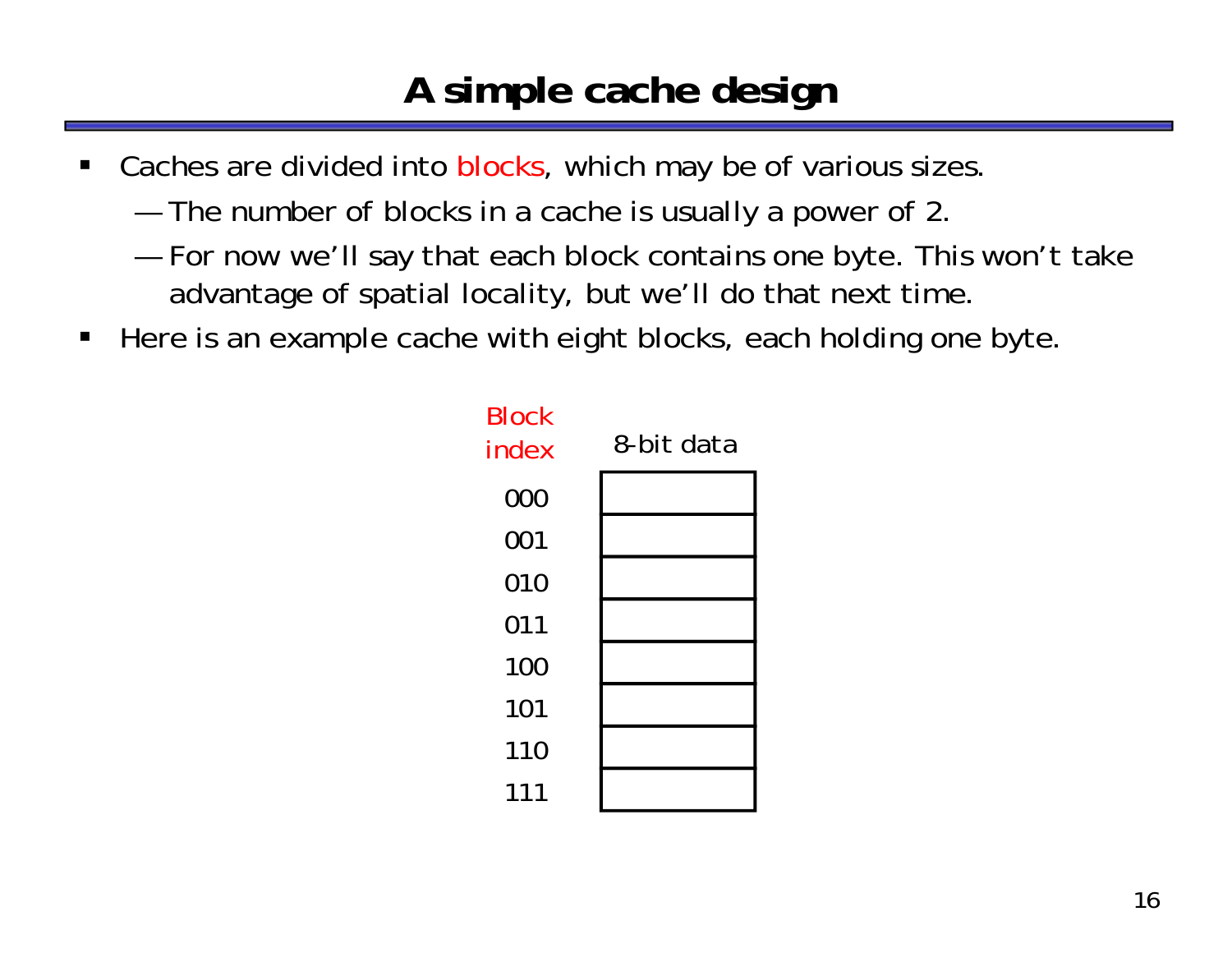## **Four important questions**



- 1. When we copy a block of data from main memory to the cache, where exactly should we put it?
- 2. How can we tell if a word is already in the cache, or if it has to be fetched from main memory first?
- 3. Eventually, the small cache memory might fill up. To load a new block from main RAM, we'd have to replace one of the existing blocks in the cache... which one?
- 4. How can *write* operations be handled by the memory system?
- $\blacksquare$  Questions 1 and 2 are related—we have to know where the data is placed if we ever hope to find it again later!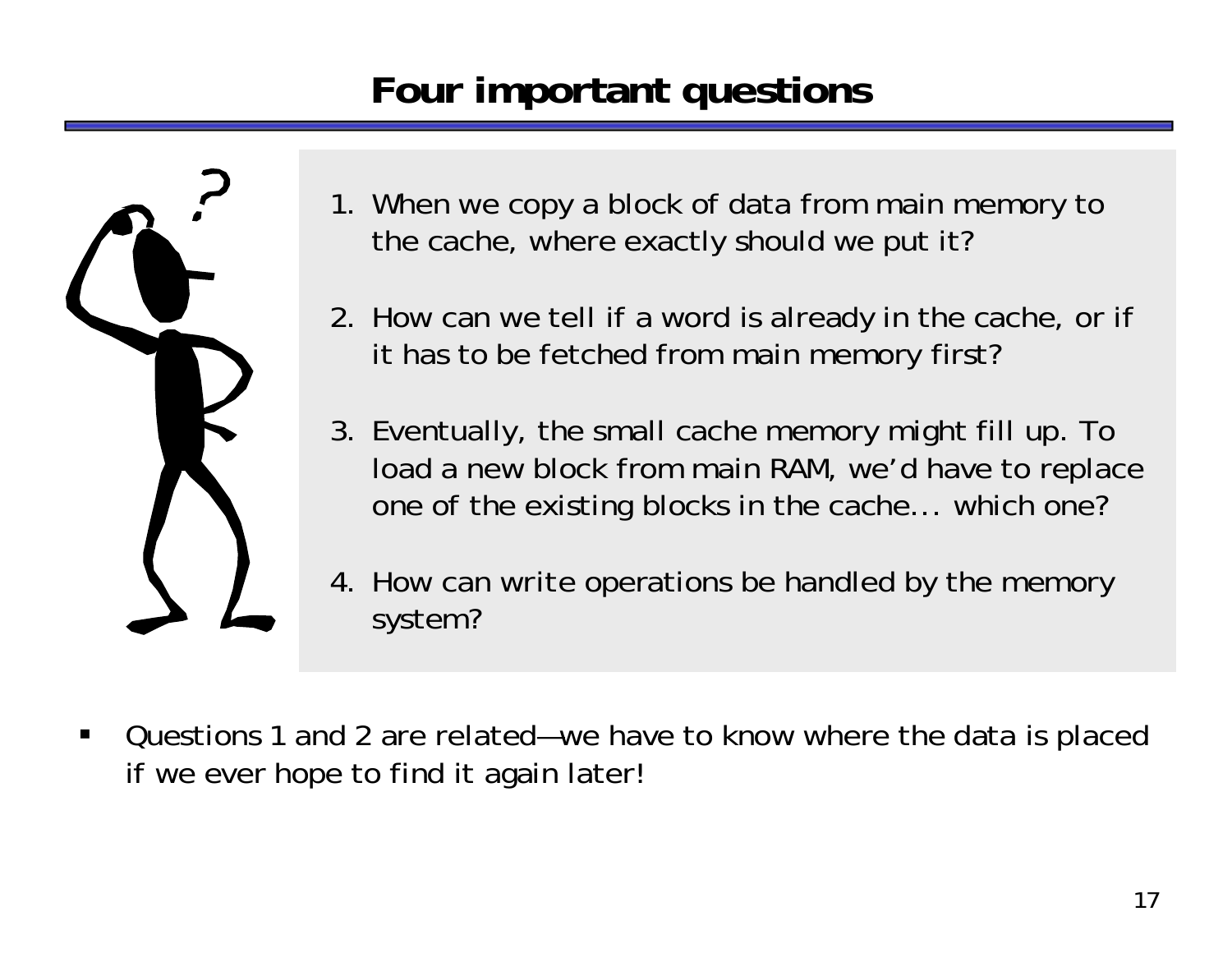## **Where should we put data in the cache?**

- ш A direct-mapped cache is the simplest approach: each main memory address maps to exactly one cache block.
- For example, on the right is a 16-byte main memory and a 4-byte cache (four 1-byte blocks).
- $\blacksquare$ ■ Memory locations 0, 4, 8 and 12 all map to cache block 0.
- $\blacksquare$  $\blacksquare$  Addresses 1, 5, 9 and 13 map to cache block 1, etc.
- $\blacksquare$  How can we compute this mapping?

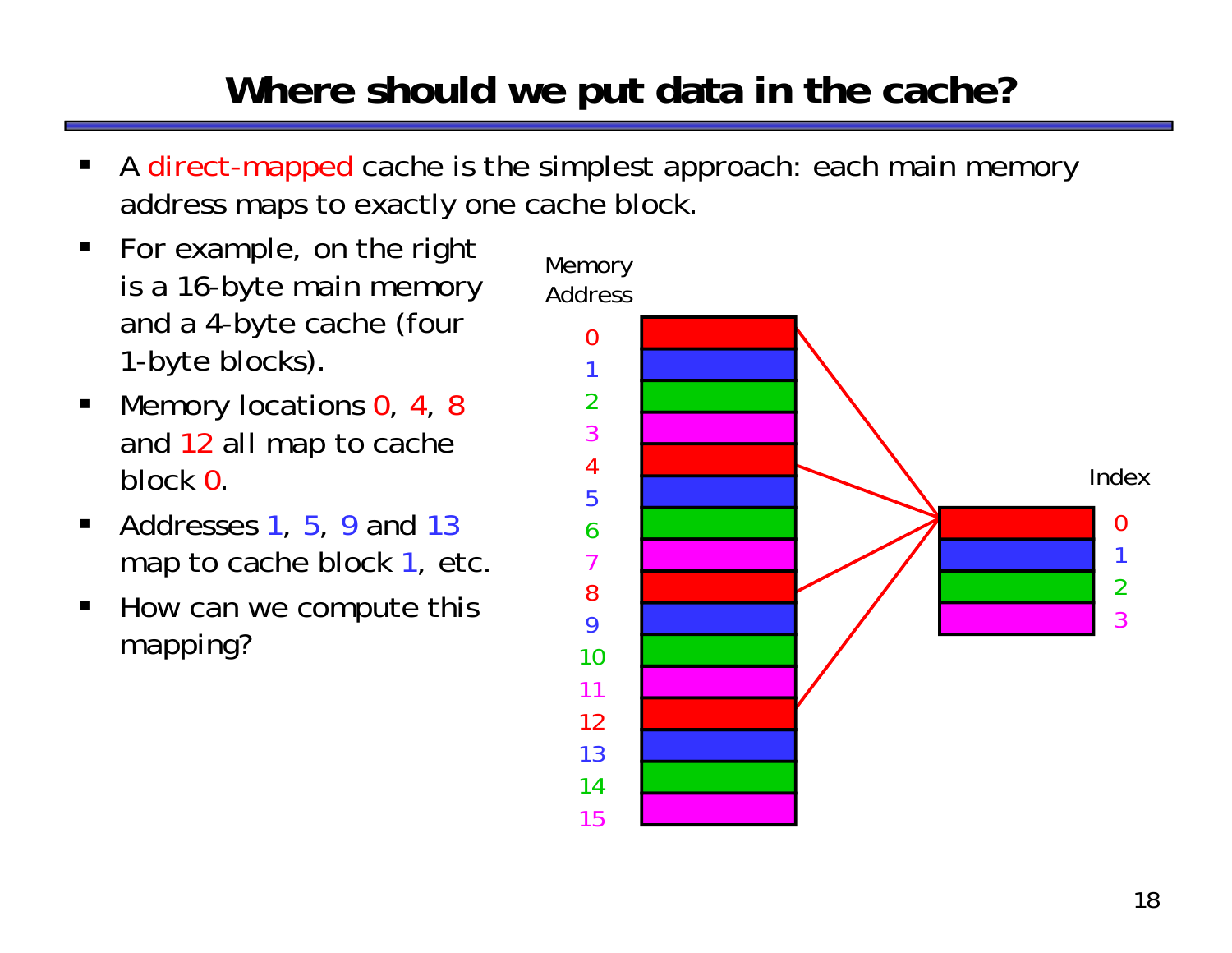## **It's all divisions…**

- ш One way to figure out which cache block a particular memory address should go to is to use the mod (remainder) operator.
- $\blacksquare$  If the cache contains 2*<sup>k</sup>* blocks, then the data at memory address *i* would go to cache block index

#### *i mod*  $2<sup>k</sup>$

 $\blacksquare$  For instance, with the four-block cache here, address 14 would map to cache block 2.

14 mod 4 = 2

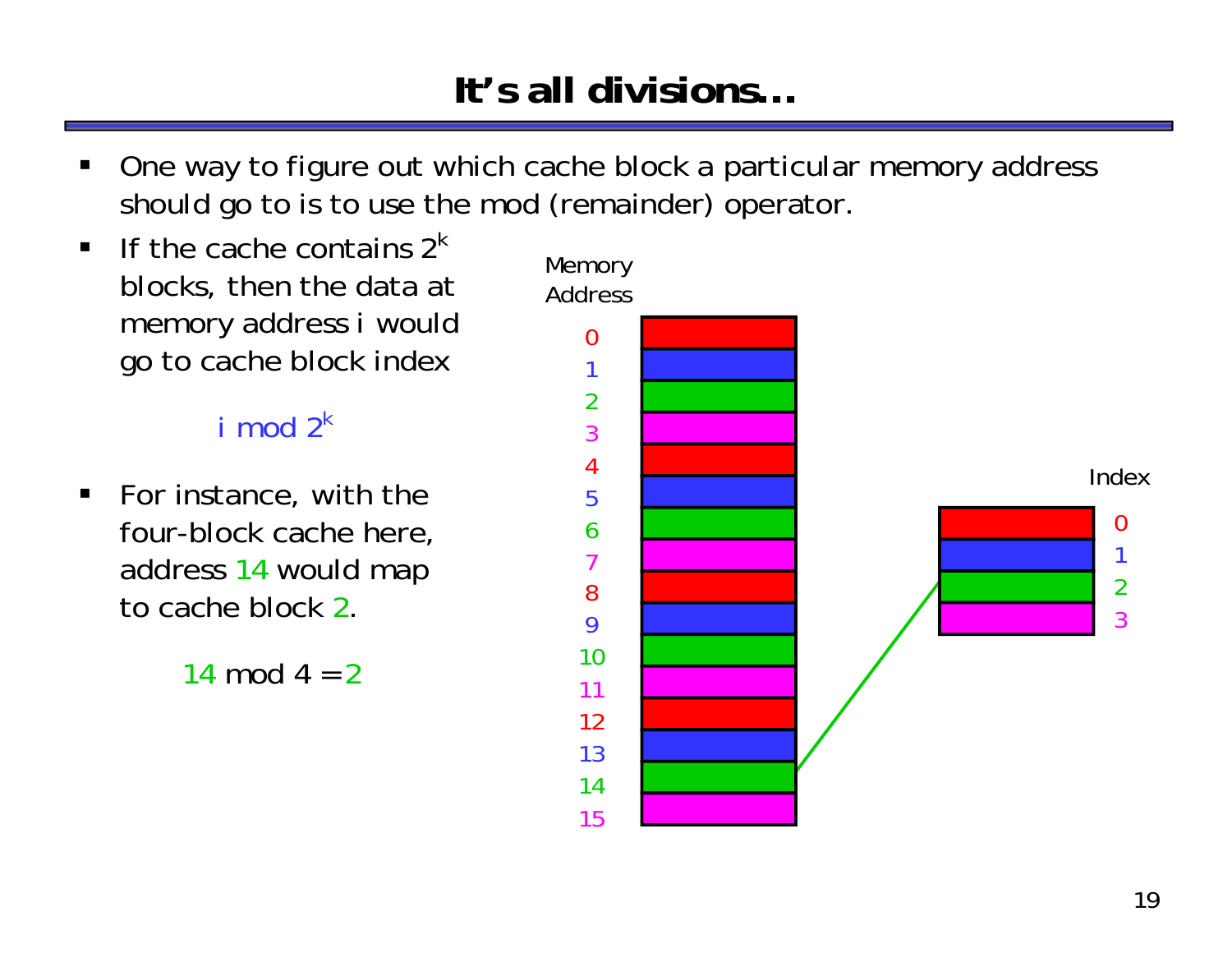#### **…or least-significant bits**

- ш An equivalent way to find the placement of a memory address in the cache is to look at the least significant *k* bits of the address.
- $\blacksquare$  With our four-byte cache we would inspect the two least significant bits of our memory addresses.
- $\blacksquare$  Again, you can see that address 14 (1110 in binary) maps to cache block 2 (10 in binary).
- $\blacksquare$  Taking the least *k* bits of a binary value is the same as computing that value mod 2*<sup>k</sup>* .

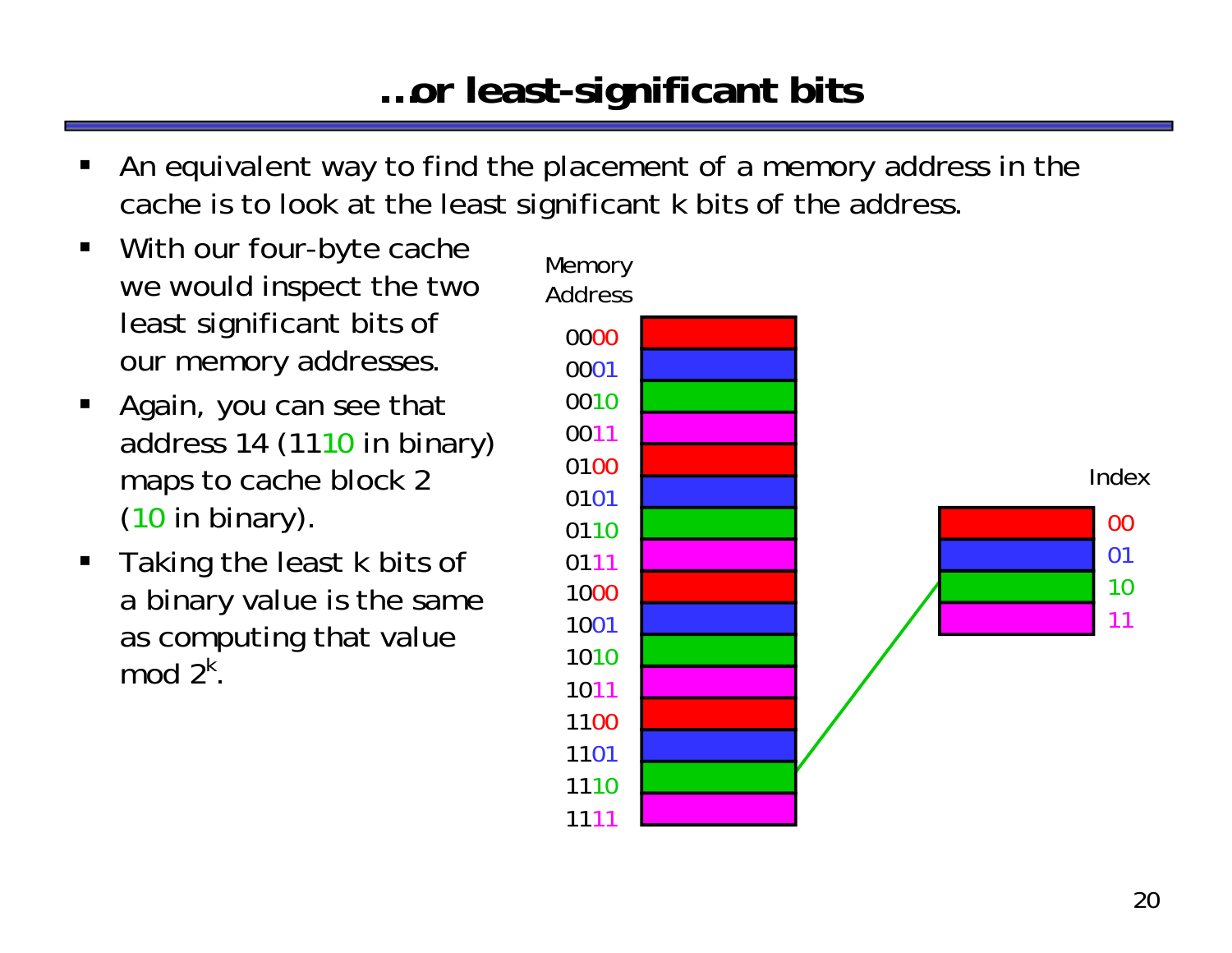## **How can we find data in the cache?**

- ш The second question was how to determine whether or not the data we're interested in is already stored in the cache.
- $\blacksquare$  If we want to read memory address *i*, we can use the mod trick to determinewhich cache block wouldcontain *i*.
- $\blacksquare$  But other addresses might *also* map to the same cache block. How can wedistinguish between them?
- For instance, cache block 2 could contain data fromaddresses 2, 6, 10 *or* 14.

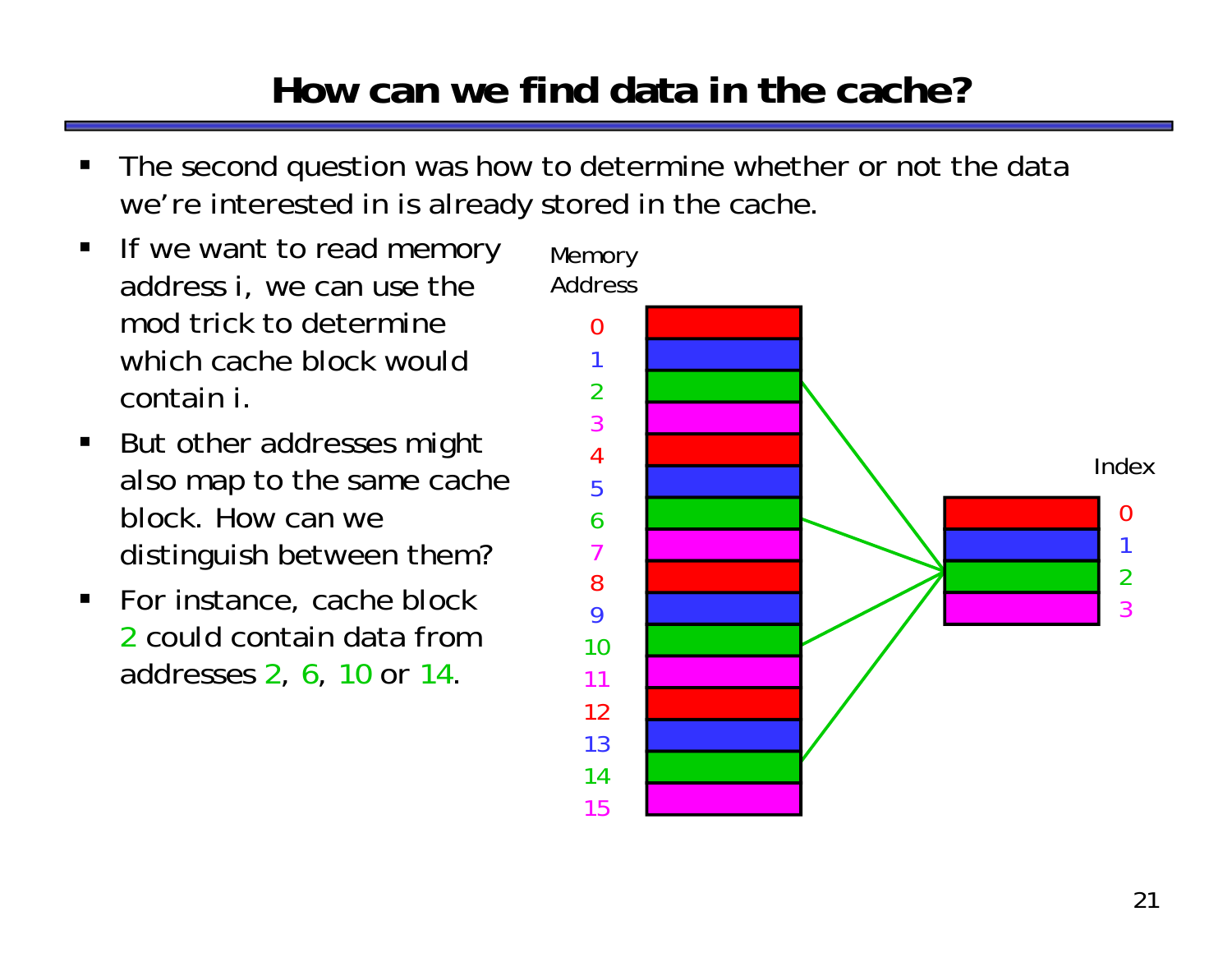# **Adding tags**

 $\blacksquare$ We need to add tags to the cache, which supply the rest of the address bits to let us distinguish between different memory locations that map to the same cache block.

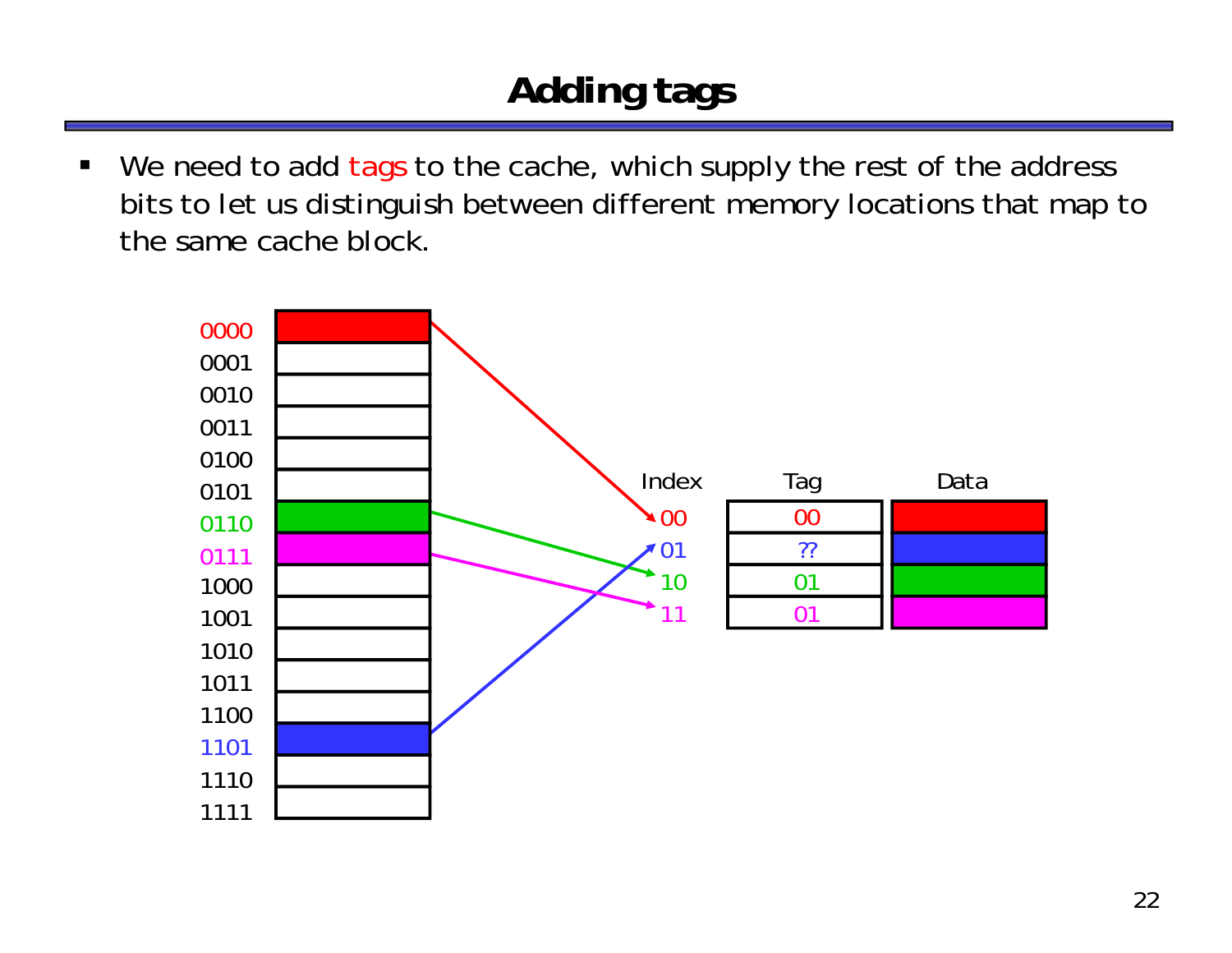# **Figuring out what's in the cache**

 $\blacksquare$  Now we can tell exactly which addresses of main memory are stored in the cache, by concatenating the cache block tags with the block indices.

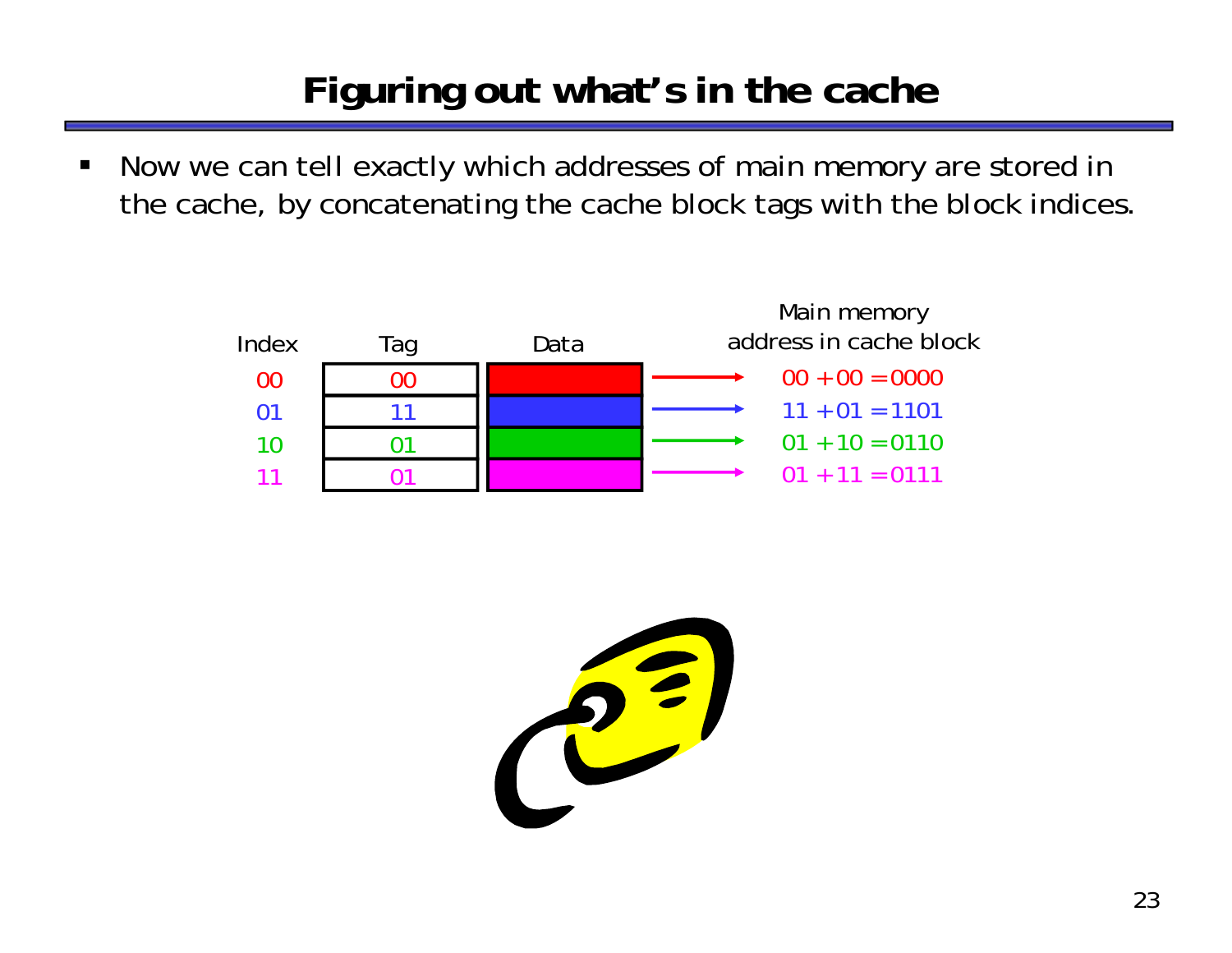# **One more detail: the valid bit**

- $\blacksquare$ When started, the cache is empty and does not contain valid data.
- $\blacksquare$ We should account for this by adding a valid bit for each cache block.
	- —When the system is initialized, all the valid bits are set to 0.
	- — When data is loaded into a particular cache block, the corresponding valid bit is set to 1.



 $\blacksquare$  So the cache contains more than just copies of the data in memory; it also has bits to help us find data within the cache and verify its validity.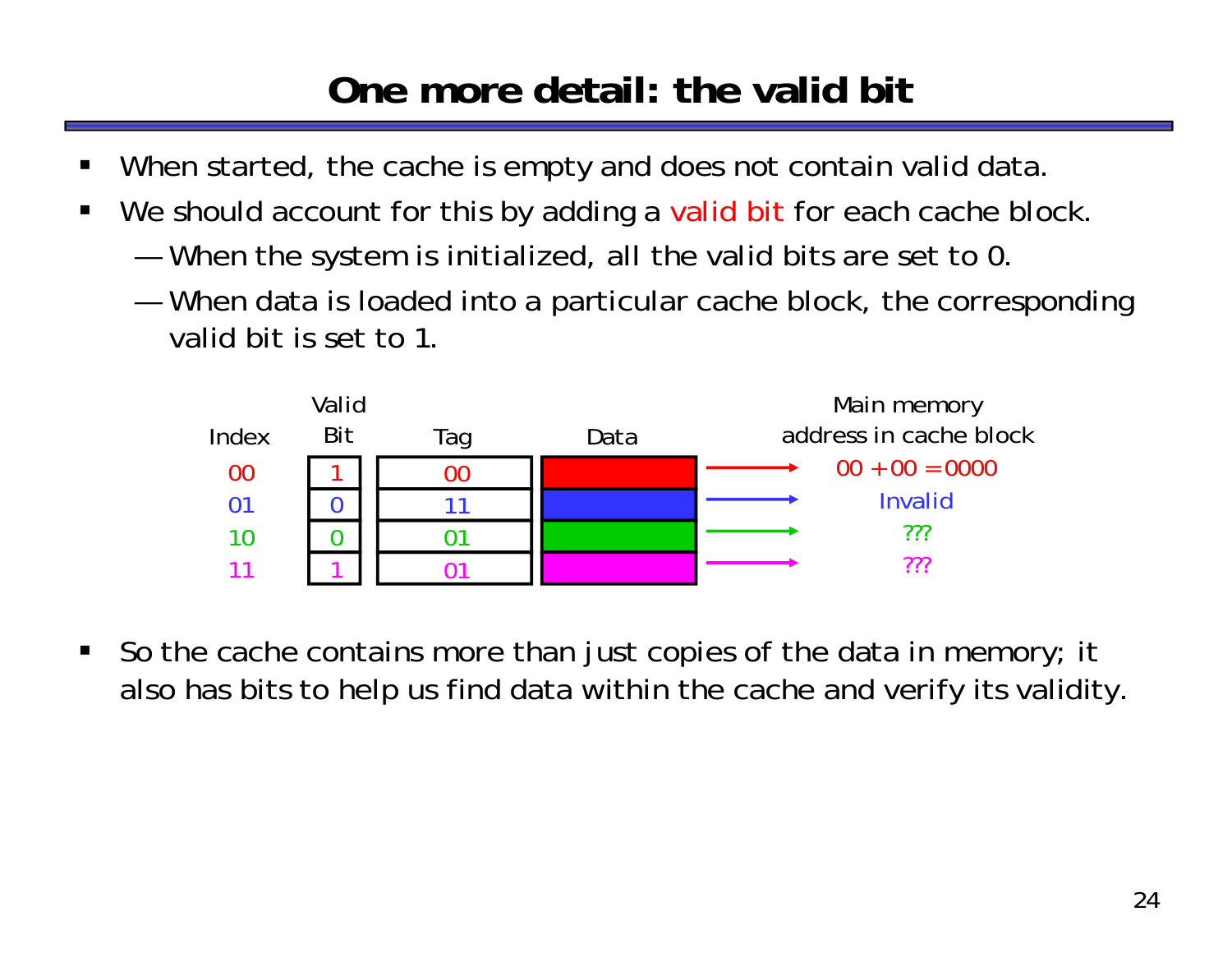#### **What happens on a cache hit**

- ш When the CPU tries to read from memory, the address will be sent to a cache controller.
	- The lowest *k* bits of the address will index a block in the cache.
	- — If the block is valid and the tag matches the upper (*<sup>m</sup>* - *k*) bits of the *<sup>m</sup>*-bit address, then that data will be sent to the CPU.
- $\blacksquare$ Here is a diagram of a 32-bit memory address and a 2<sup>10</sup>-byte cache.

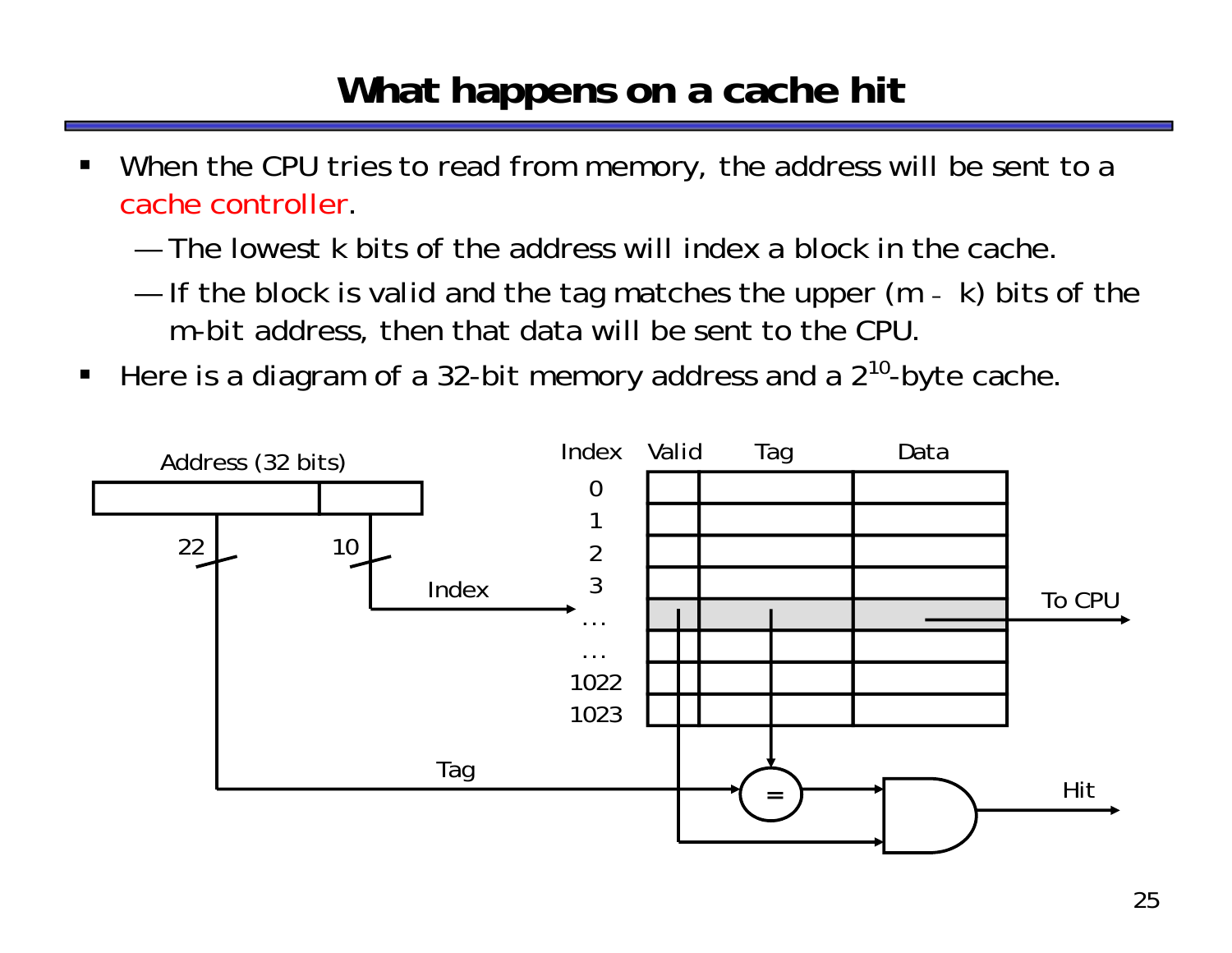#### **What happens on a cache miss**

- ш The delays that we've been assuming for memories (e.g., 2ns) are really assuming cache hits.
	- ——————————————— If our CPU implementations accessed main memory directly, their cycle times would have to be much larger.
	- — Instead we assume that most memory accesses will be cache hits, which allows us to use a shorter cycle time.
- $\blacksquare$  However, a much slower main memory access is needed on a cache miss. The simplest thing to do is to stall the pipeline until the data from main memory can be fetched (and also copied into the cache).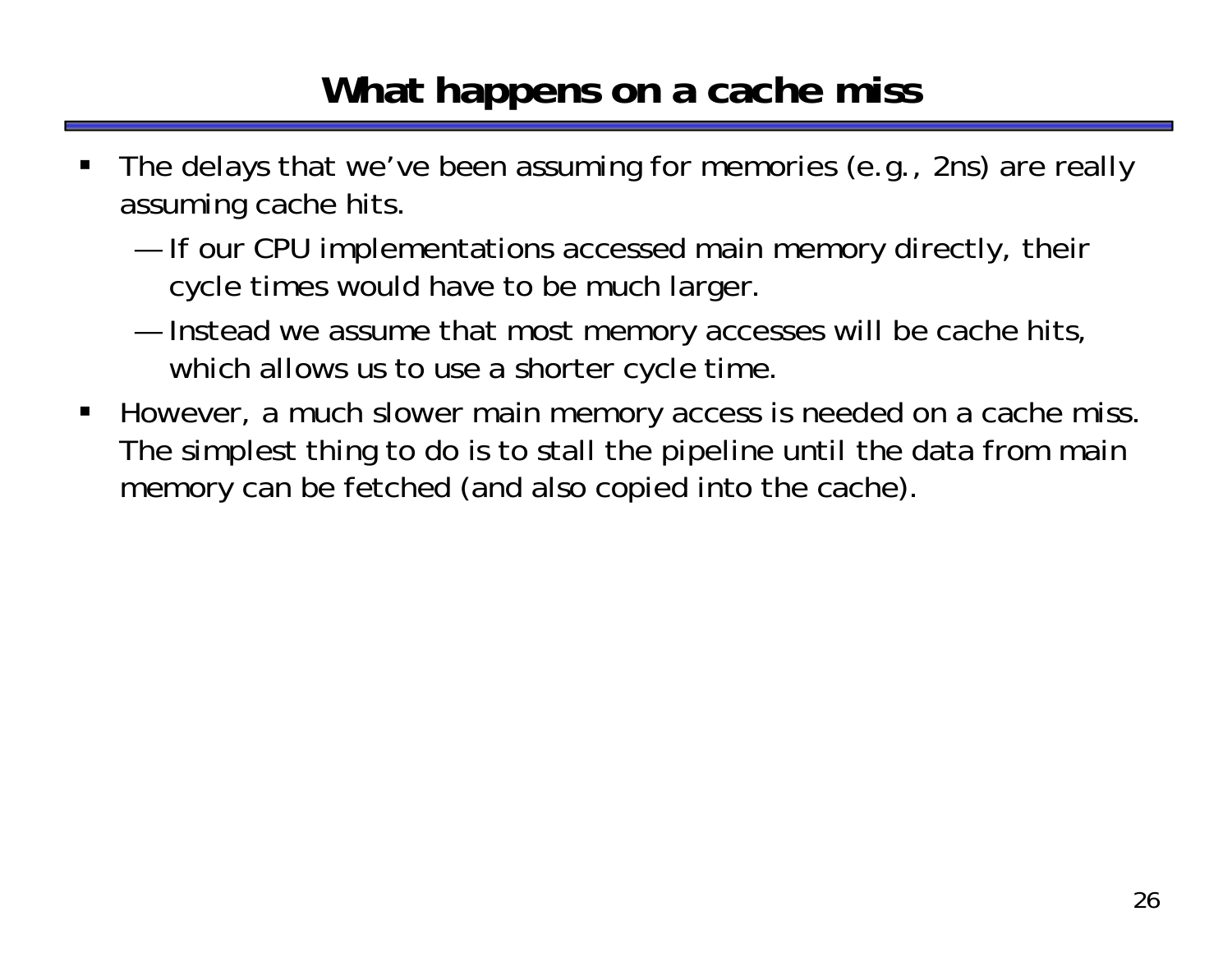#### **Loading a block into the cache**

- ш After data is read from main memory, putting a copy of that data into the cache is straightforward.
	- The lowest *k* bits of the address specify a cache block.
	- ————— The upper (*<sup>m</sup>* - *k*) address bits are stored in the block's tag field.
	- ————— The data from main memory is stored in the block's data field.
	- The valid bit is set to 1.

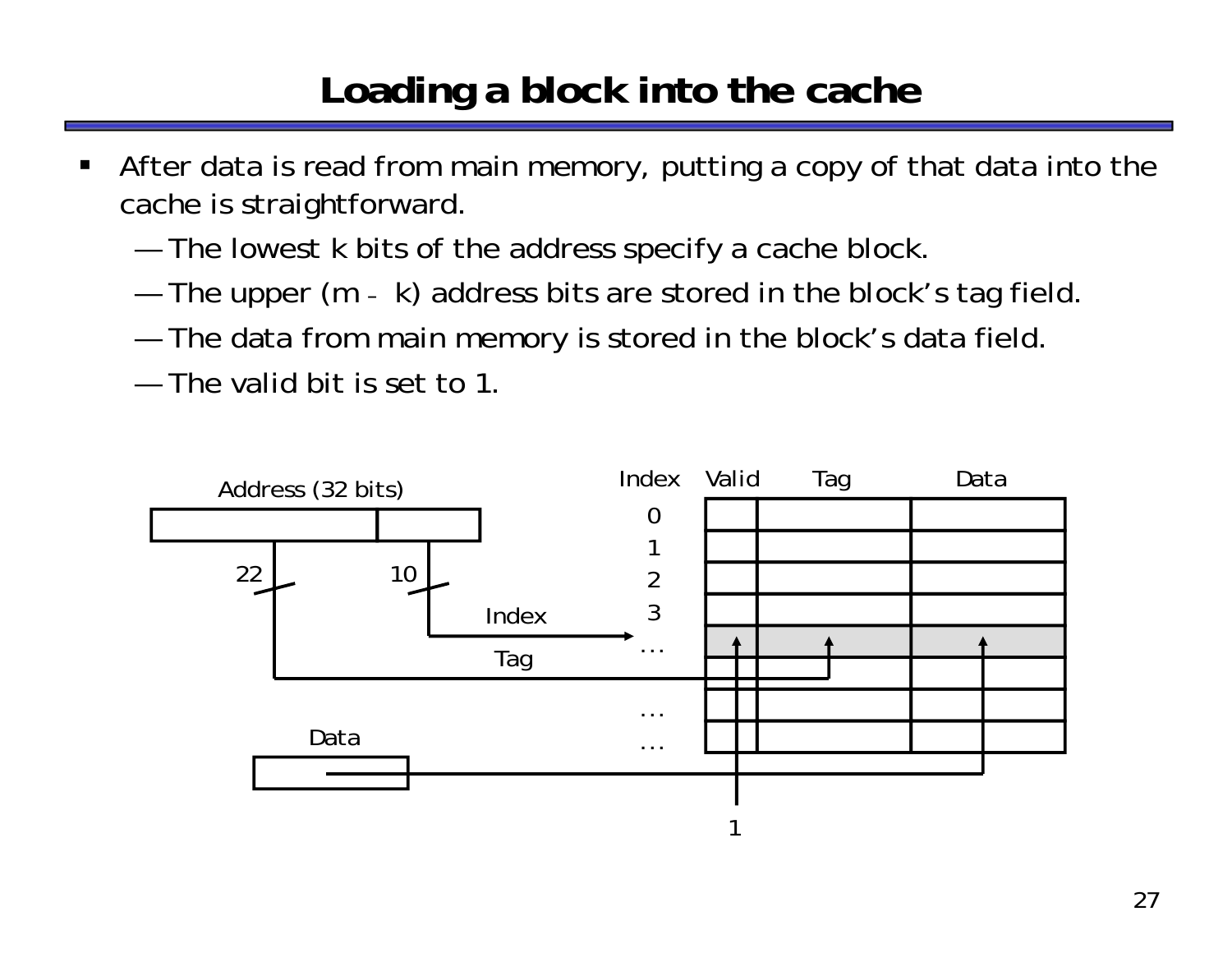#### **What if the cache fills up?**

- ш Our third question was what to do if we run out of space in our cache, or if we need to reuse a block for a different memory address.
- We answered this question implicitly on the last page!
	- — A miss causes a new block to be loaded into the cache, automatically overwriting any previously stored data.
	- and the control of the control of the control of This is a least recently used replacement policy, which assumes that older data is less likely to be requested than newer data.
- $\blacksquare$ We'll see a few other policies next.